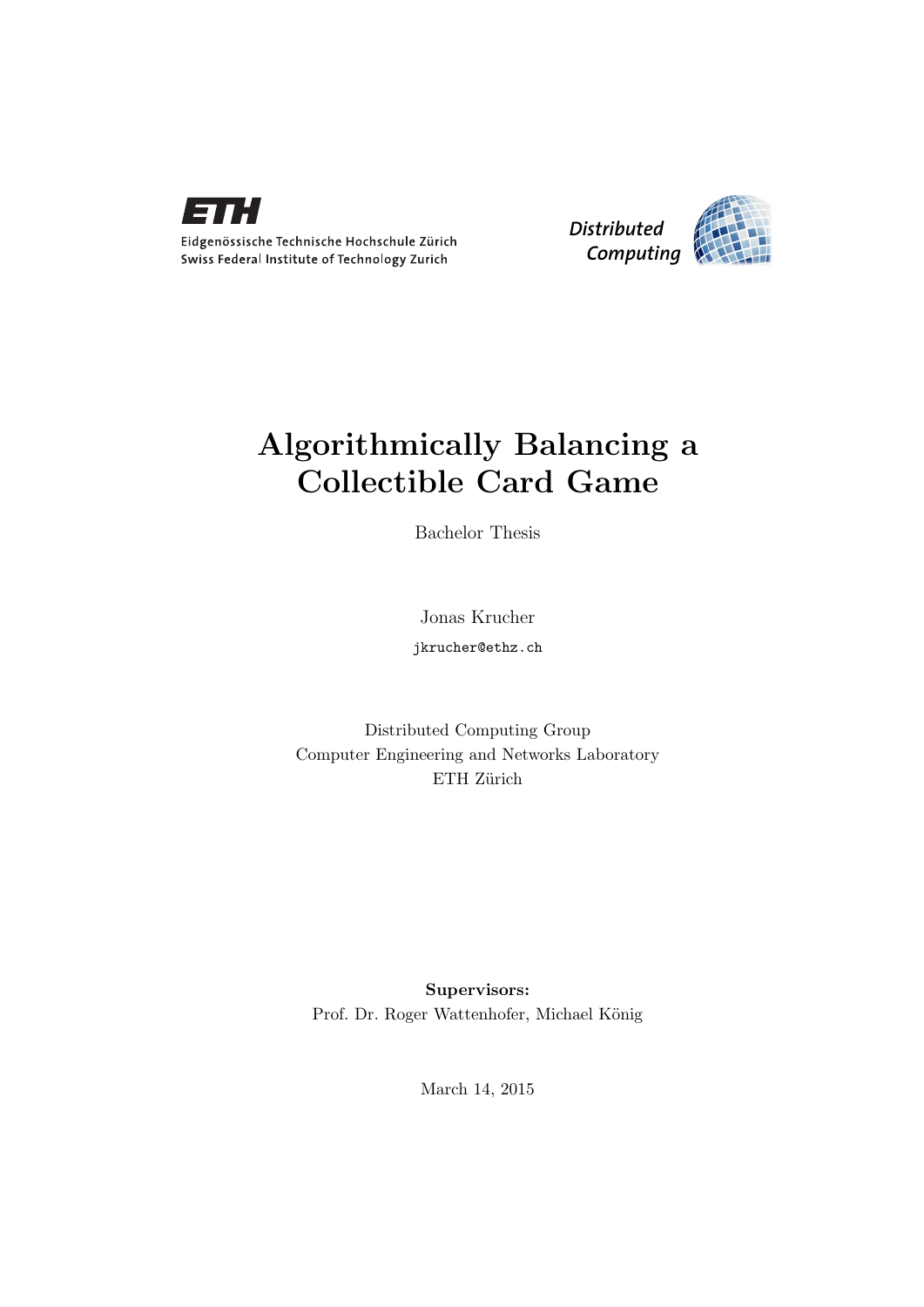## Acknowledgements

<span id="page-1-0"></span>I thank Michael König who spent a lot of time giving me useful feedback and tips and helping me when I needed support. I also want to thank Professor Roger Wattenhofer for the opportunity to have an interesting insight into making a game and artificial intelligence. I appreciate the help of my family and friends who motivated me, were interested in seeing the final game and gave useful feedback after the playtesting session. Finally I thank Anna Balicka for reading through my unstructured thoughts and her support in stressful times during this project.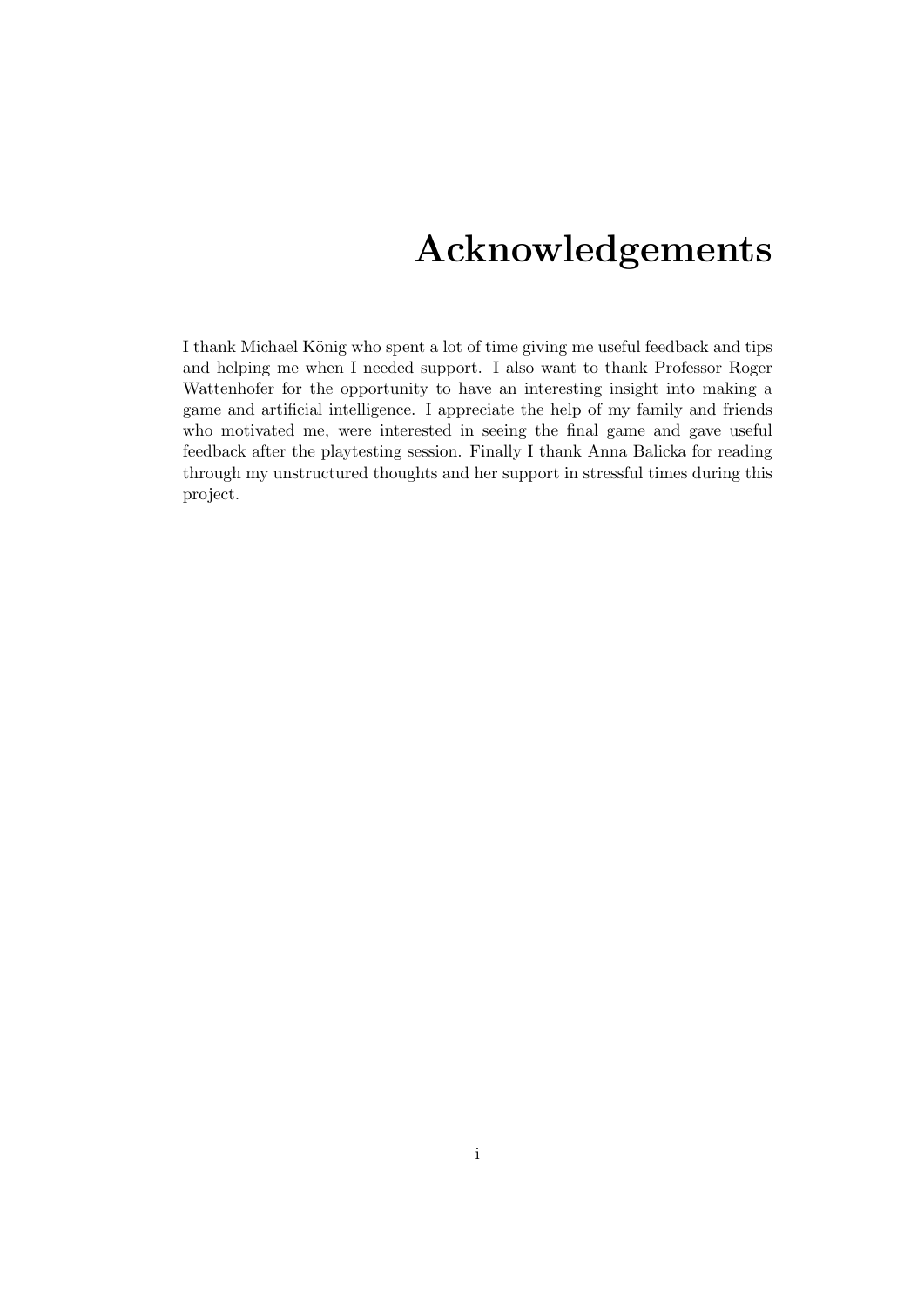## Abstract

<span id="page-2-0"></span>Collectible card games are interesting to play because they usually consist of a huge amount cards allows many different strategies and variation. This successful concept is merged with that of a boardgame to a new computer game. For any card game to be interesting, the cards need to be well-balanced. In this project this is attempted to be done by an artificial intelligence. By playing many games against itself and constantly adapting the cards, the artificial intelligence modifies a randomly generated pool of cards.

Unfortunately the method did not lead to the desired balancing of the cards. Cards in the resulting set often lack a fair cost and can sometimes even be too bad to be played at all. The method is suspected to not be accurate enough and thus needs refinement. Another factor contributing to the failure could be a too small amount of played games on which the adaptations are based.

Altough the balancing did not lead to the requested results, the game concept was still well received by playtesters.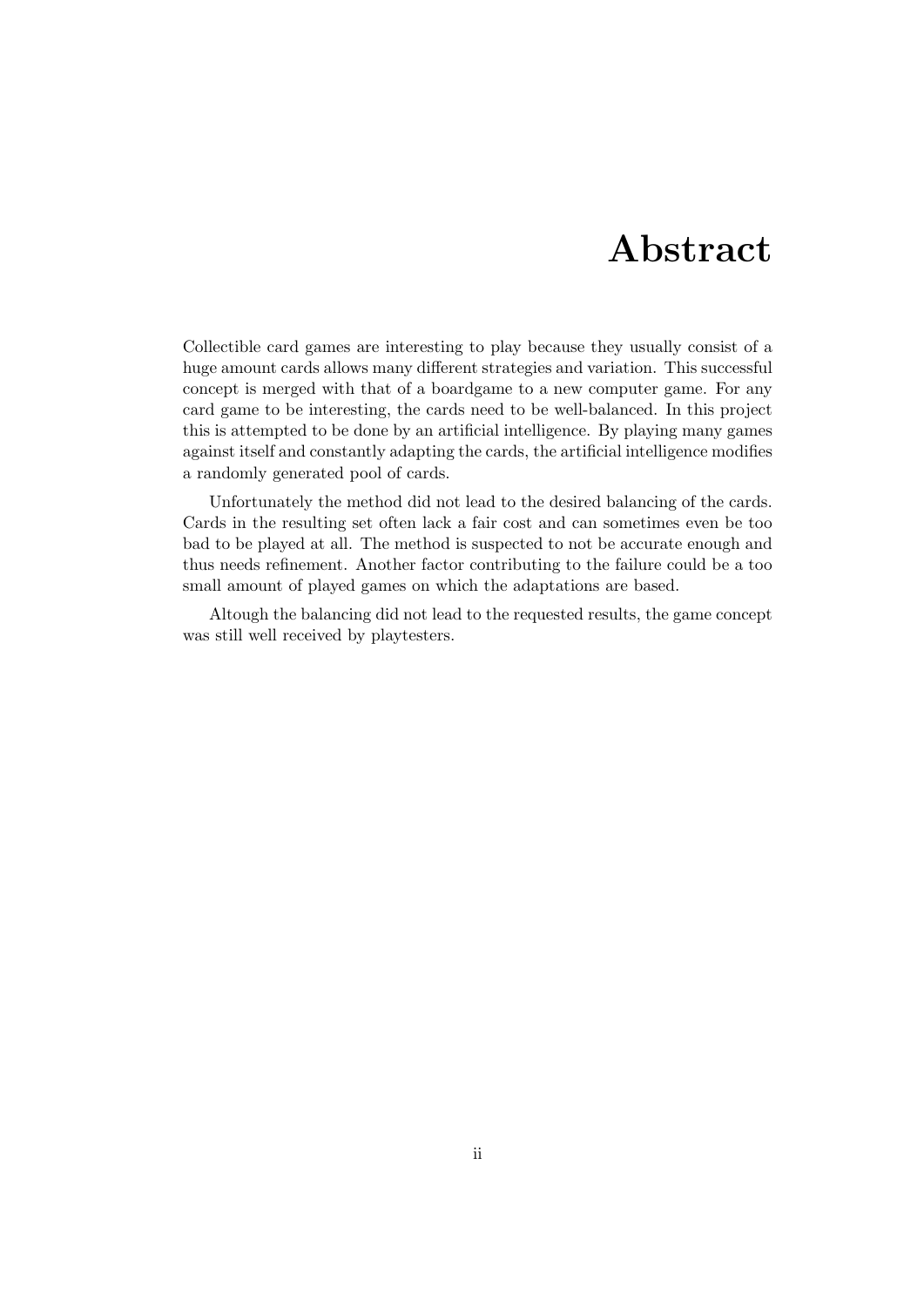## **Contents**

| <b>Acknowledgements</b><br>i |                                      |                                                                                |                |  |  |  |  |  |  |
|------------------------------|--------------------------------------|--------------------------------------------------------------------------------|----------------|--|--|--|--|--|--|
| Abstract                     |                                      |                                                                                |                |  |  |  |  |  |  |
| Introduction<br>1            |                                      |                                                                                |                |  |  |  |  |  |  |
|                              | 1.1                                  | Motivation                                                                     | $\mathbf{1}$   |  |  |  |  |  |  |
|                              | 1.2                                  |                                                                                | 1              |  |  |  |  |  |  |
| $\bf{2}$                     | $\overline{2}$<br><b>Game Design</b> |                                                                                |                |  |  |  |  |  |  |
|                              | 2.1                                  | <b>Basic Mechanics</b>                                                         | $\overline{2}$ |  |  |  |  |  |  |
|                              | 2.2                                  | Heroes, Minions and Characters                                                 | 3              |  |  |  |  |  |  |
|                              | 2.3                                  |                                                                                | $\overline{4}$ |  |  |  |  |  |  |
|                              | 2.4                                  |                                                                                | $\overline{4}$ |  |  |  |  |  |  |
|                              | 2.5                                  |                                                                                | $\overline{5}$ |  |  |  |  |  |  |
| 3                            |                                      | <b>Balancing</b><br>6                                                          |                |  |  |  |  |  |  |
|                              | 3.1                                  | The Artificial intelligence $\ldots \ldots \ldots \ldots \ldots \ldots \ldots$ | 6              |  |  |  |  |  |  |
|                              | 3.2                                  |                                                                                | $\overline{7}$ |  |  |  |  |  |  |
|                              | 3.3                                  |                                                                                | 9              |  |  |  |  |  |  |
|                              | 3.4                                  | Adapting Cards                                                                 | 10             |  |  |  |  |  |  |
|                              | 3.5                                  | Unplayable Cards                                                               | 11             |  |  |  |  |  |  |
| Implementation<br>4          |                                      |                                                                                |                |  |  |  |  |  |  |
|                              | 4.1                                  | Game Engine                                                                    | 12             |  |  |  |  |  |  |
|                              |                                      | 4.1.1                                                                          | 12             |  |  |  |  |  |  |
|                              |                                      | 4.1.2                                                                          | 12             |  |  |  |  |  |  |
|                              | 4.2                                  |                                                                                | 13             |  |  |  |  |  |  |
|                              |                                      | 4.2.1                                                                          | 13             |  |  |  |  |  |  |
|                              |                                      | 4.2.2                                                                          | 14             |  |  |  |  |  |  |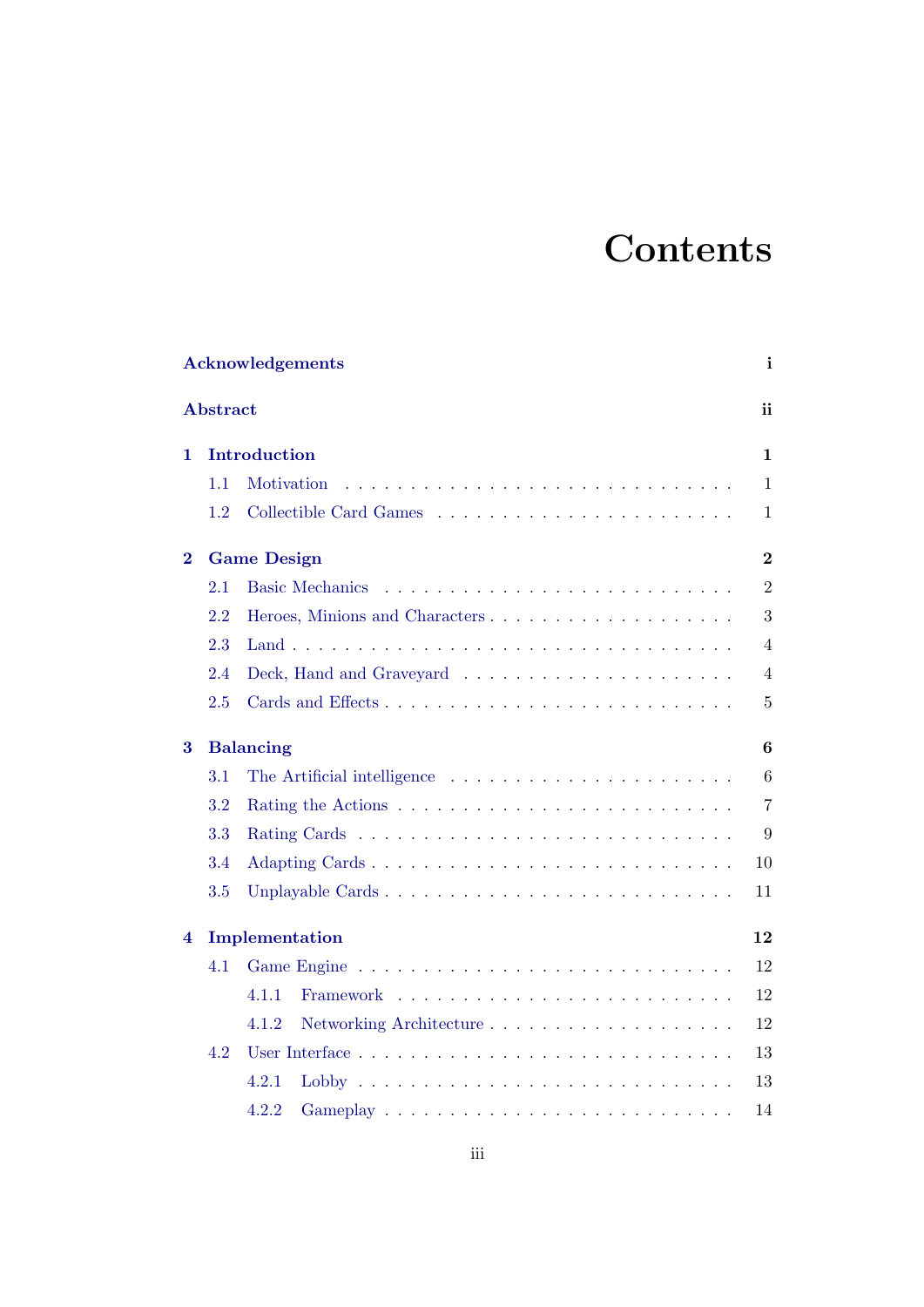### Contents iv

|   |                          | 4.2.3                                     | 17 |  |  |  |  |  |
|---|--------------------------|-------------------------------------------|----|--|--|--|--|--|
|   | 4.3                      | Effect Containers, Effects and Conditions | 17 |  |  |  |  |  |
|   | 4.4                      |                                           | 17 |  |  |  |  |  |
|   |                          | 4.4.1                                     | 17 |  |  |  |  |  |
|   |                          | Random Name Generation<br>4.4.2           | 18 |  |  |  |  |  |
|   |                          | 4.4.3                                     | 19 |  |  |  |  |  |
| 5 |                          | <b>Evaluation</b>                         | 21 |  |  |  |  |  |
|   | 5.1                      |                                           | 21 |  |  |  |  |  |
|   | 5.2                      |                                           | 26 |  |  |  |  |  |
| 6 | 28<br><b>Future Work</b> |                                           |    |  |  |  |  |  |
|   | 6.1                      |                                           | 28 |  |  |  |  |  |
|   | 6.2                      |                                           | 29 |  |  |  |  |  |
|   | 6.3                      |                                           | 30 |  |  |  |  |  |
| 7 |                          | Conclusion                                | 31 |  |  |  |  |  |
|   |                          | <b>Bibliography</b>                       | 32 |  |  |  |  |  |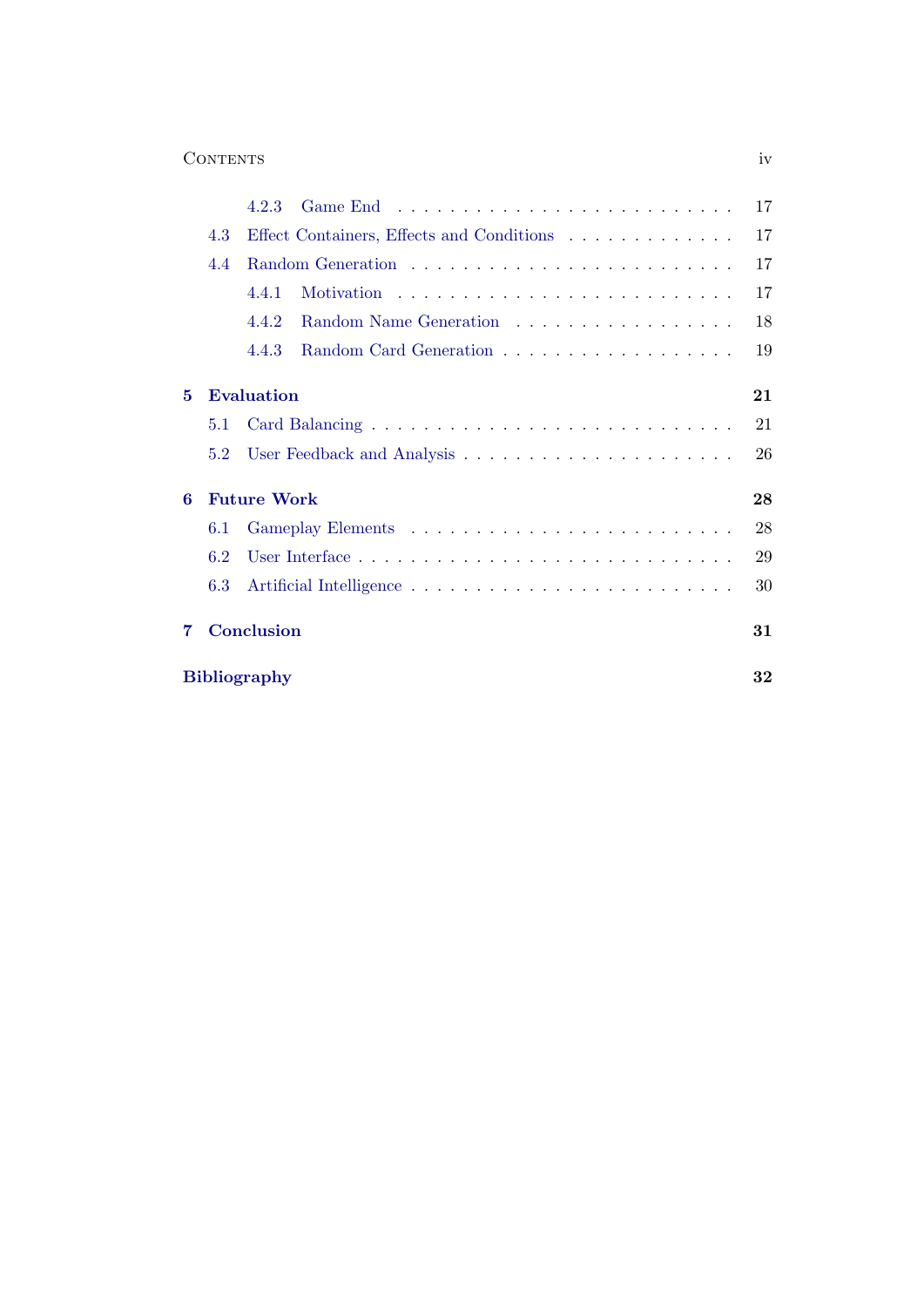## CHAPTER<sub>1</sub> Introduction

## <span id="page-5-1"></span><span id="page-5-0"></span>1.1 Motivation

Board games like chess are an all-time favorite for many people. They often include strategic elements and need thought and adaptation to the enemy's play. Collectible card games became more popular lately, especially games for newer devices like tablets (for example Hearthstone[\[1\]](#page-36-1), Solforge[\[2\]](#page-36-2) or Scrolls[\[3\]](#page-36-3)) but also older cardboard based like Magic the Gathering[\[4\]](#page-36-4) are still played regularly[\[5\]](#page-36-5).

In this project parts of board games and of collectible card games were combined to form a new computer based game.

There exist other games which try to bring both collectible card games and board games together. Examples for this are Cards and Castles[\[6\]](#page-36-6) which was released for mobile devices, or Faeria[\[7\]](#page-36-7) which is still in beta stage.

## <span id="page-5-2"></span>1.2 Collectible Card Games

A collectible card game (CCG) is a type of game where the players build decks out of a typically big pool of cards. Usually there is a limited number of cards that can be put into a deck. The cards have a high variety of different effects, attributes and costs which allows many combinations and strategies. In most CCGs, the cards are drawn from a shuffled deck to be played against another deck[\[8\]](#page-36-8).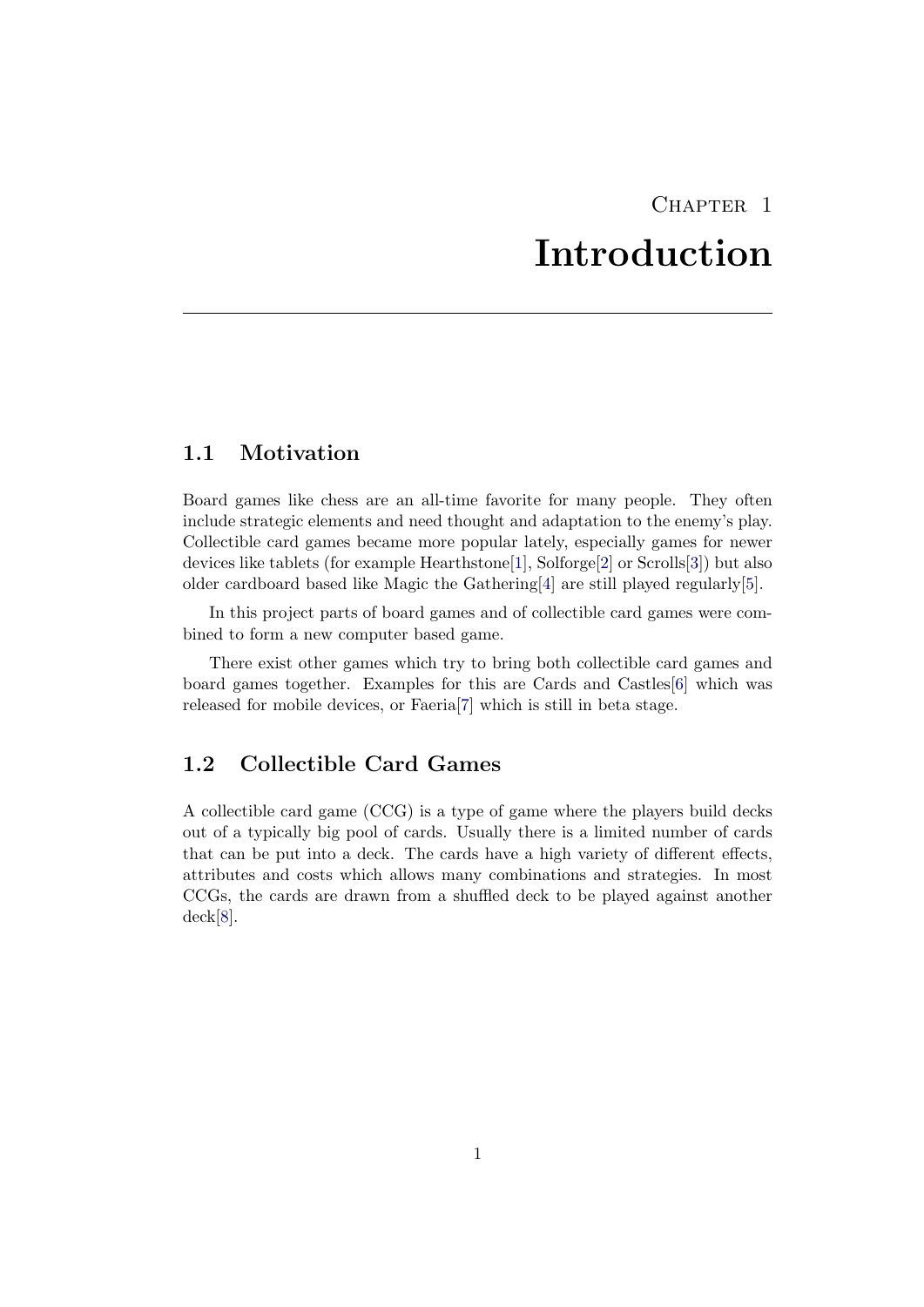# CHAPTER<sub>2</sub> Game Design

## <span id="page-6-1"></span><span id="page-6-0"></span>2.1 Basic Mechanics

In this game, as it is true for the most card games, players have cards in their hands which they draw from their decks. Each deck consists of 40 cards. Players are taking turns consecutively. The game takes place on a board, which is a finite hexagonal grid. There are figures on the board which can be interacted with. Players can play the cards, which have abilities to affect the board and the figures on it. Figure [2.1](#page-6-2) shows a screenshot of a typical scene during a game.



<span id="page-6-2"></span>Figure 2.1: A screenshot showing a typical scene during a game.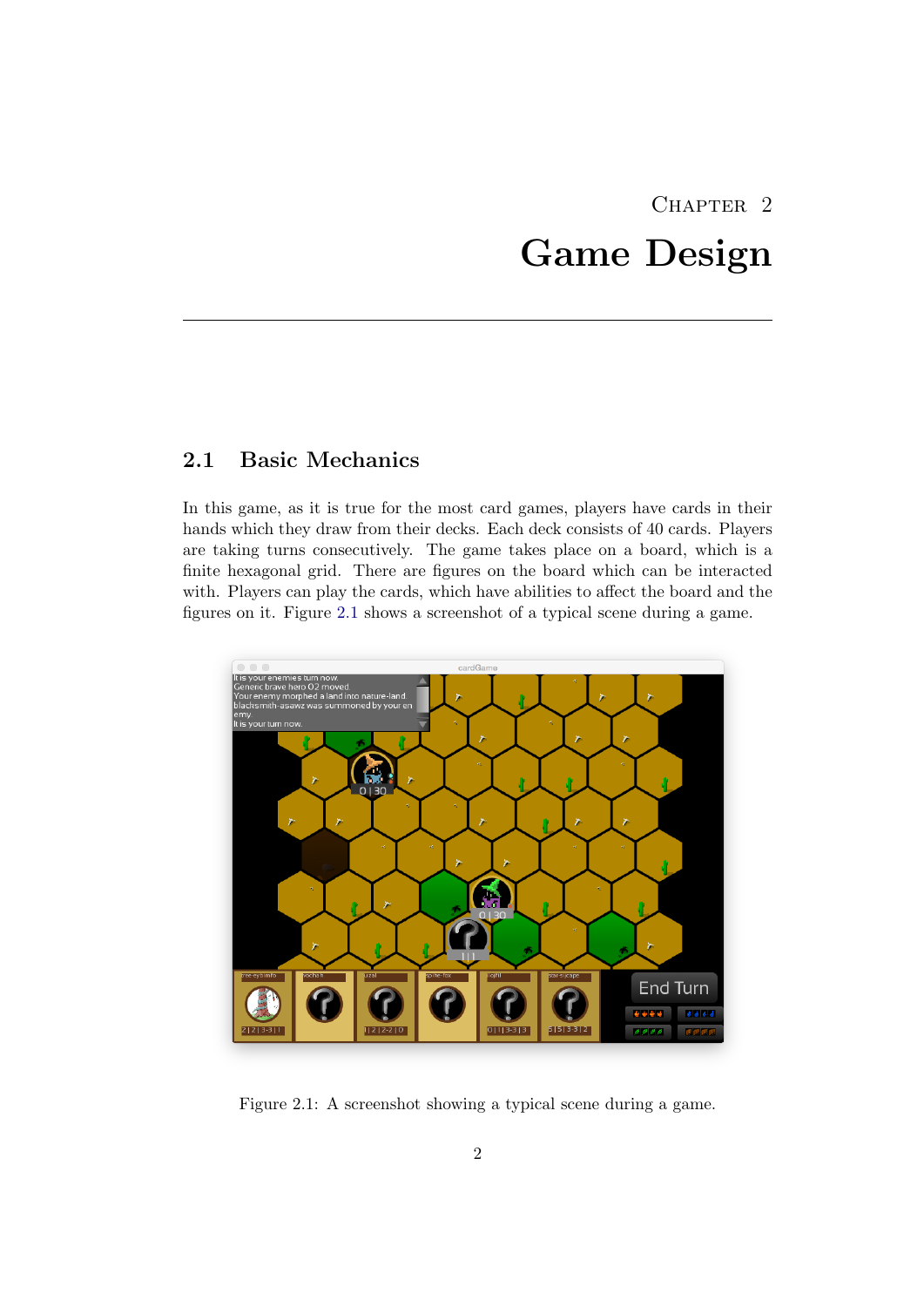## <span id="page-7-0"></span>2.2 Heroes, Minions and Characters

At the beginning of the game, both players each control one figure on the board which are called the *heroes* of the players. The goal of the game is to kill the enemy's hero. As the game progresses, players can place other figures on the field, so called minions. Minions and heroes are further referred to as characters and have the following basic attributes:

- Attack
- Health
- Movement
- Range, consisting of minimum and maximum range

Characters can take damage, which is indicated by the current health of a character (maximum health - damage). A character dies if it's current health is zero or below.

A character can attack other characters within their range. This means that it deals it's amount of attack as damage to the defending character. The defending character does the same thing to the attacker, if the attacker is in the range of the defending character. Characters can move on the board according to their movement.

A character's attack is at least zero, whereas range and movement are always numbers between one and five.

At the start of a players turn all their characters regain the ability to move and attack once this turn. When a minion enters the board, it cannot attack or move in the same turn.

Characters can be poisoned, paralyzed, armored and immune. When a character is poisoned, it takes  $n$  damage at the beginning of the controlling player's turn, where  $n$  indicates how heavily the character is poisoned. The number  $n$ then gets decreased by one (until it hits zero and therefore vanishes as it has no effect anymore). The state poisoned always comes with such a number  $n$ . When a character is paralyzed, it cannot attack, move or defend an attack. Paralyzation also has a number n attached, which indicates how long it lasts and is also decreased by one at the start of the controlling players turn. Similar to the poison, paralyzation vanishes when it reaches zero. Poison and paralyzation stack up, meaning that for example when a character is poisoned 1 and gets poisoned 1 another time, it is poisoned 2. Armor means, that whenever the character takes damage, one of this damage is prevented. When a character is immune, it cannot be poisoned or paralyzed. However, if a character was poisoned or paralyzed before becoming immune, poison and paralyzation are treated as before. In that case it just cannot get paralyzed or poisoned more than it already is.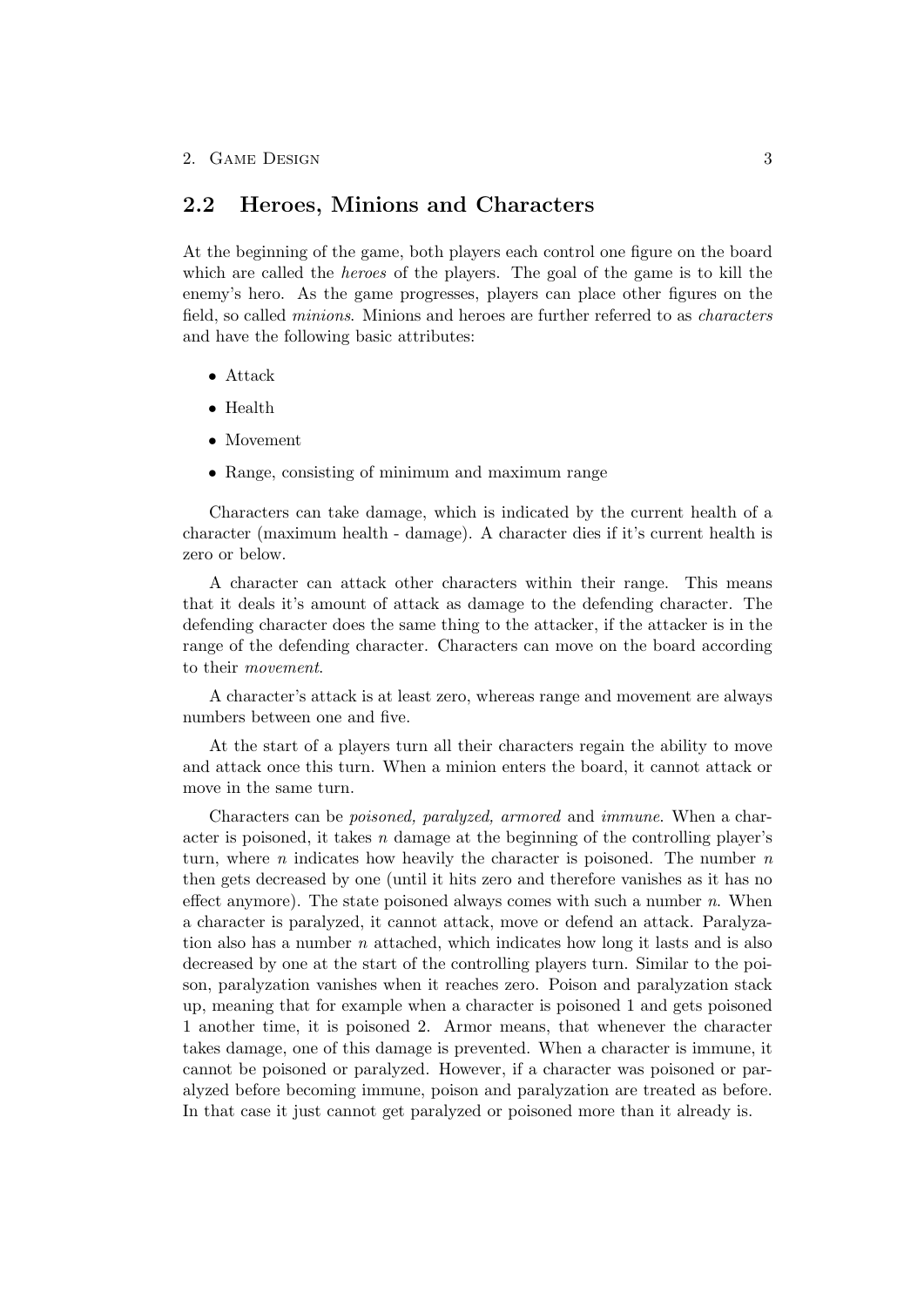#### 2. GAME DESIGN 4

Minions can also have effects, which are triggered at certain moments in the game. The possible triggers are:

- When a minion enters the board
- Whenever it fights with another character
- Whenever it kills another character in combat
- At the beginning of the controlling players turn
- At the end of the controlling players turn

### <span id="page-8-0"></span>2.3 Land

Each field on the board has a land type. A core mechanic of the game is the possibility to change the land on the board to your needs. There are five land types: fire, water, nature, earth and wasteland. Players can change a land's type in their heroes range once per turn, which is indicated by changing the texture of the desired field of the board. However they can only change the type to fire, water, nature or earth. Changing the land is crucial as players can only play cards, if the pattern indicating their cost is fulfilled by the board. There can also be cards which can change land types with their effects or turn them to wasteland, which means that the previous land type is removed and they become wasteland again. When a game is started, all the land on the board is wasteland.

## <span id="page-8-1"></span>2.4 Deck, Hand and Graveyard

At start of a game, the players each draw three cards from their decks. Players can have at most three copies of one card in their decks. This does not apply for randomly generated decks which can have arbitrary many copies of one card inside.

At the beginning of a player's turn, that player draws a card from their deck. If there are no more cards left in the player's deck, simply no card is drawn. There is no additional penalty, as for example in Hearthstone, where a player loses life points whenever they have to draw a card when the deck is empty[\[1\]](#page-36-1). Magic: the Gathering rules are even stricter: players lose the game, if they have to draw a card from their deck but can't[\[9\]](#page-36-9). In this game the state of no card being drawn is considered as a penalty severe enough, as the player cannot strengthen their position anymore. This will eventually also lead to an end of the game, as nothing can be played anymore at this point to turn the tide again.

At the end of a player's turn, if that player has more than eight cards in their hand, random cards are discarded until the player has eight cards in their hand.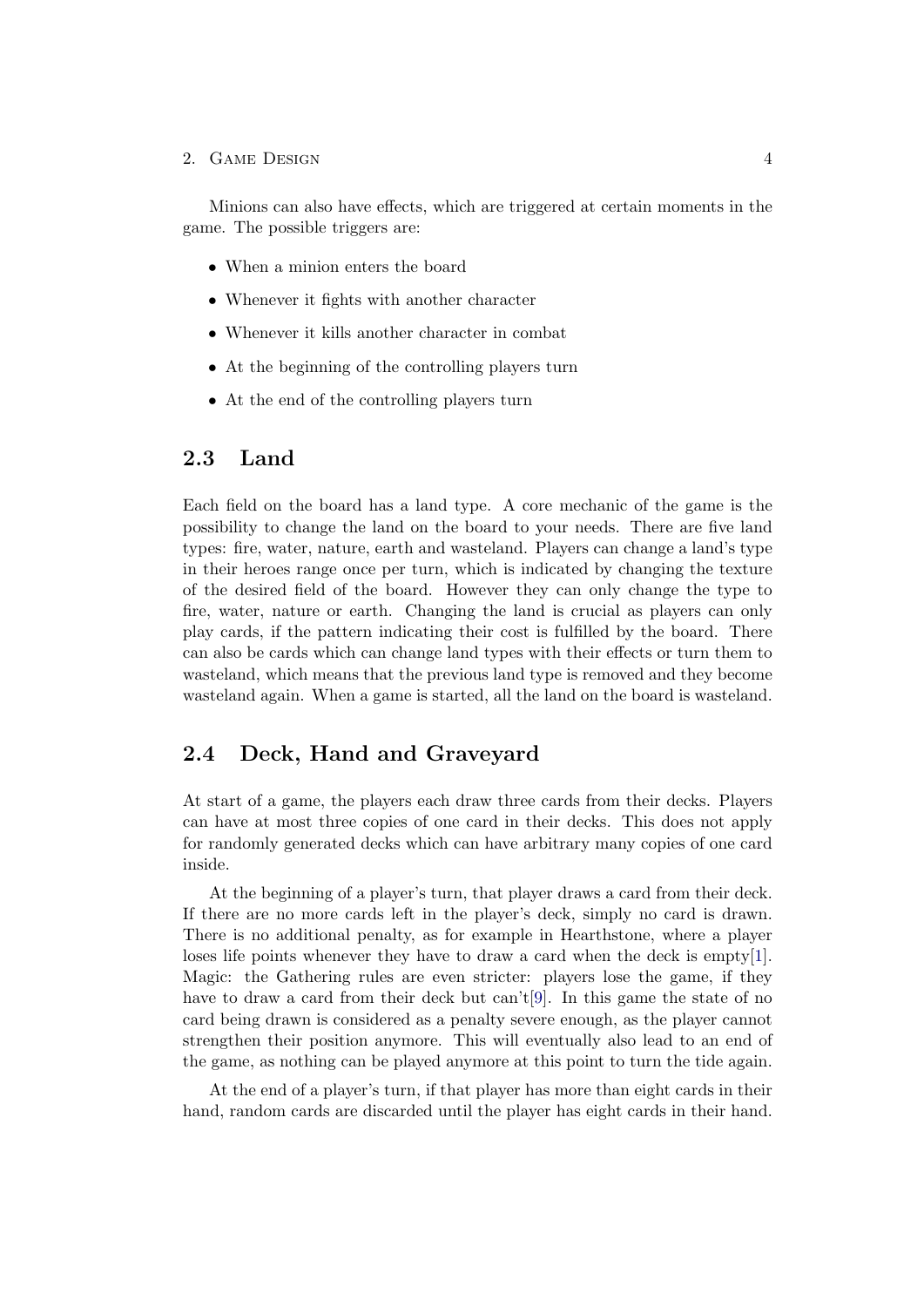#### 2. GAME DESIGN 5

Cards which were already played are put in the so called graveyard of the player who owns that card.

Decks can have cards which need any land type(s) in them, there is no restriction in terms of allowed number of land types. However it is recommended to only play with two or at most three land types. It gets harder to play cards from your hand when playing with all four different land types, because more land types have to be changed in order to be able to play the next card. However it could still be interesting to play with all the four land types, as more combinations of the cards and their effects are possible. In theory it is also possible to play cards of one land type only, but it may be hard to assemble a good deck as there are most likely only few cards with one color only due to the way the cards are generated.

## <span id="page-9-0"></span>2.5 Cards and Effects

There are two types of cards: namely minion cards and spell cards. Every card has at least one effect. Minion cards only have one effect, they spawn a specific minion on the board. They always have the condition that the minion has to be spawned inside the range of the player's hero.

Spell cards can have multiple effects, for example healing or dealing damage. For the cost of minion cards, one has to be look relative to where one wants to place the minion, for spell cards the pattern has to match relative to the position of the player's hero.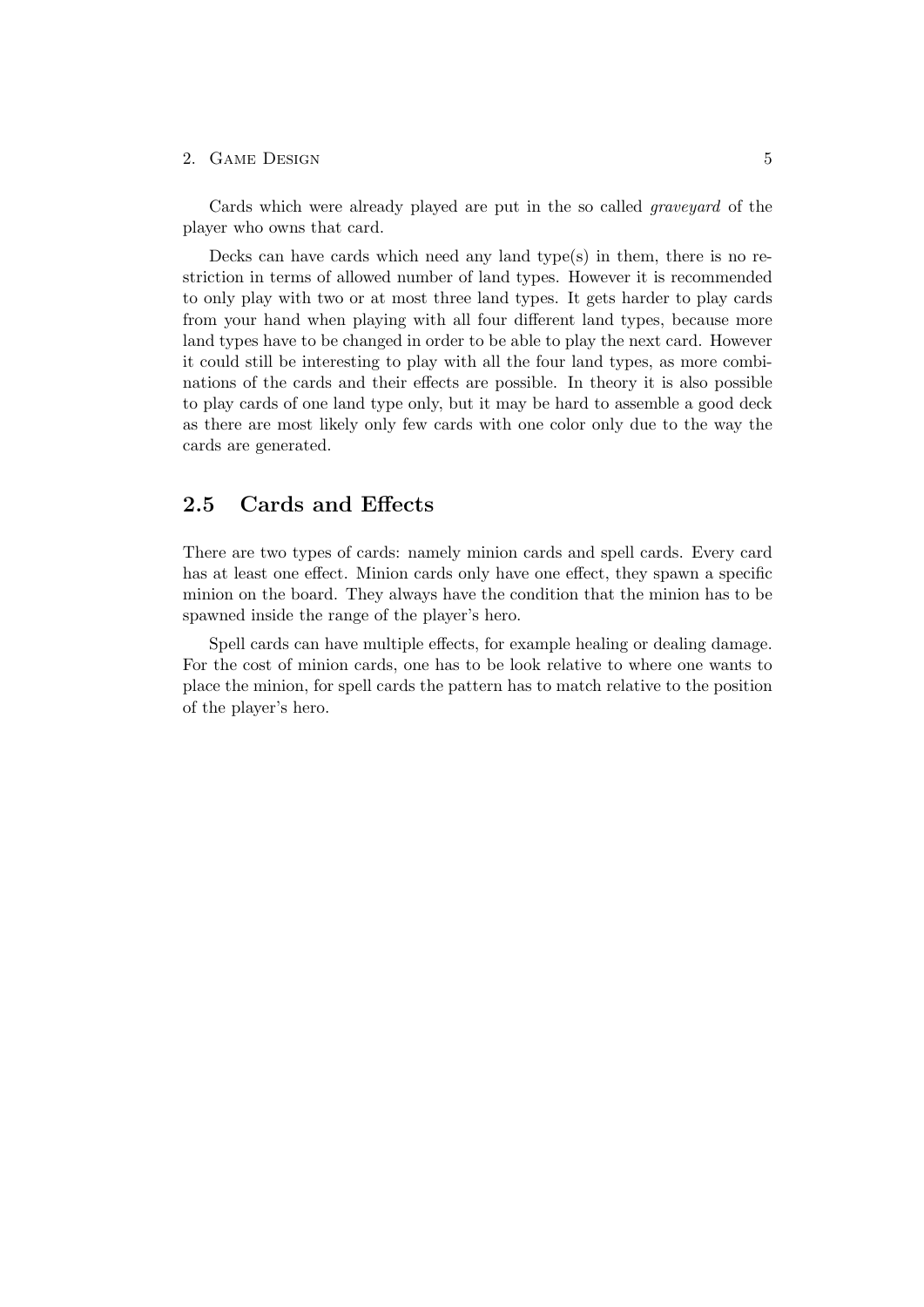## CHAPTER<sub>3</sub> Balancing

## <span id="page-10-1"></span><span id="page-10-0"></span>3.1 The Artificial intelligence

The purpose of the artificial intelligence (AI) is to play many games against another instance of itself in order to balance the cards. The cards will then get rated and modified according to how well they did during these games, meaning that they get a good rating if the player who played the card won the game and a bad rating if the player loses.

One main criterion for the AI was to play the turns fast, as the rating of the cards is highly based on the number of games played with them. The simulation is limited to one second per turn or 5000 action sequences, which are explained later in this section. The AI also stops when it explored all the possible action sequences. This can especially happen in the beginning, as there are for example no minions or only few on the board which could lead to more actions. A larger number of played games is desirable. It is not desired to do adaptations based on only a small number of ratings, as the rating of a card could also be based on its interaction with another card, or it could not have played a strong role in the outcome of a game.

The AI tries to simulate actions and then rates the outcome when these are applied to the initial game state the AI had at beginning of the turn. Possible actions are:

- Character move
- Character attack
- Land placement
- End turn
- Play card

Each of these actions can have several places/targets to be applied to, for example minions and heroes can move to the left or to the right and it is possible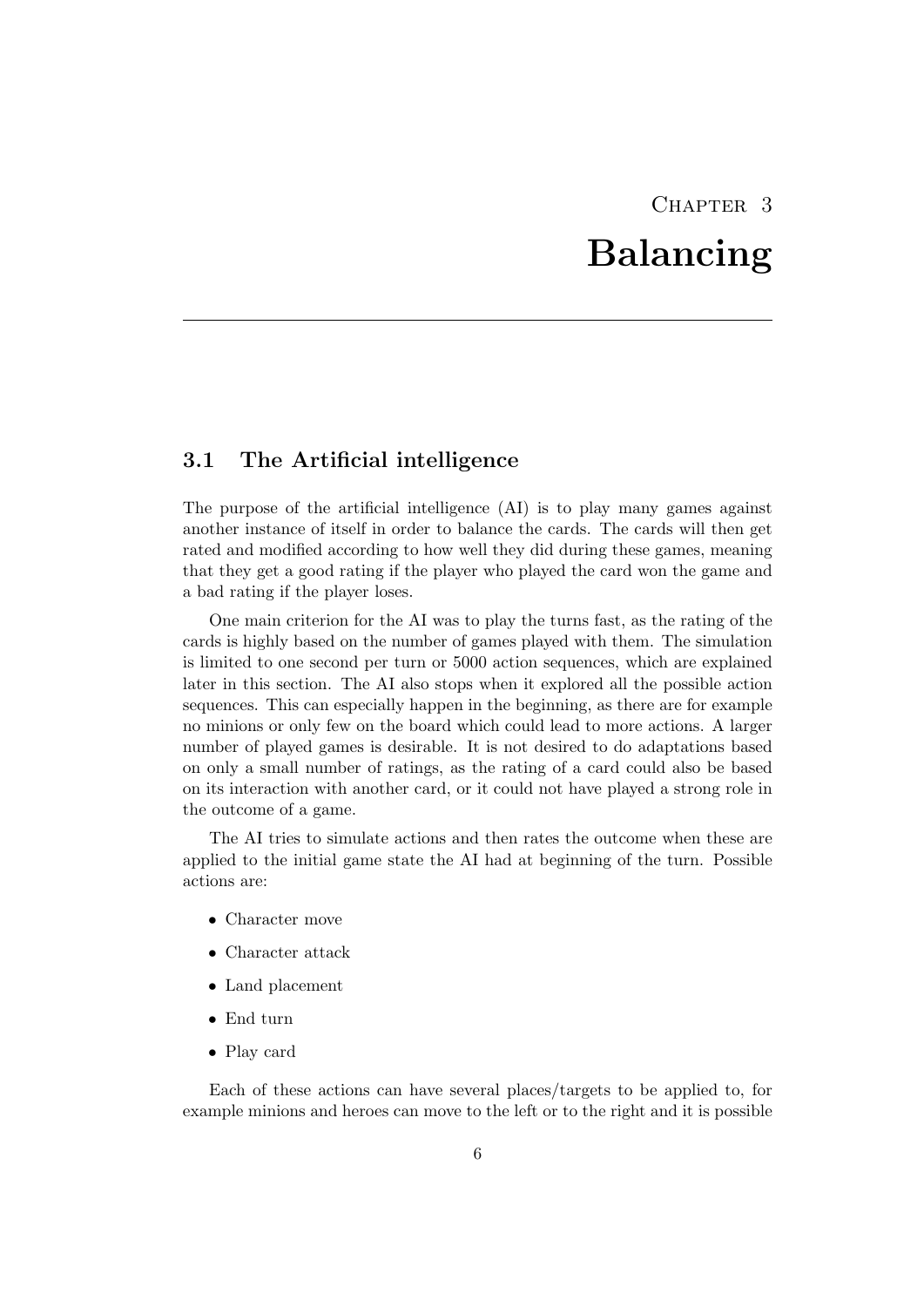#### 3. Balancing 7

to place a land of the type fire or one of the type water. The number of allowed turn ending simulations was limited to two, as otherwise there would be huge subtrees possible out of this action. Still next turns should be considered in order to be able to plan a bit further. If the AI can see that there is a very good path in the tree in the nearer future, it can already do the necessary things in this turn to be able to go in this direction. An example could be the possibility to play a stronger minion next turn, if the AI does not place a land for a weak minion to be summoned this turn. However the end turn actions are only based on what is already there, the AI plans with a very optimistic scenario of the enemy player doing nothing in their turn (besides drawing a card). But the effects of the minions which get triggered at the beginning or the end of the turns are considered.

### <span id="page-11-0"></span>3.2 Rating the Actions

Whenever the AI simulates an action, the resulting game state is rated. When the AI finished the simulation, due to the time limit or one of the other reasons mentioned above, it executes the action sequence with the best rating.

The rating considers all the attributes of the minions on the board with a weighting for each of them, where the attributes of the minions which are controlled by the AI are rated positively and the attributes of enemy minions are rated negatively.

 $Rating = Board_{own - Board_{enemu} + Hand_{own - Hand_{enemu} + Additional$  (3.1)

The board ratings  $Board_{own}$  and  $Board_{enemy}$  are computed as in the following equation:

$$
Board_{player} = M_{player} + H_{player} + L_{player}
$$
\n(3.2)

 $M_{player}$  is the sum of all attributes of the minions of a player, each multiplied with a weight. A minion also gets an additional positive rating, if the enemy's hero is in it's range, because this means the minion can attack the hero and thus contribute to the final goal of defeating the enemy's hero.  $H_{player}$  is the same for the hero of the player but without the additional rating of having the enemy's hero in range. At last the number of non-wasteland land around the hero of the player is considered in  $L_{player}$ . This is rated positively, it is considered as an advantage for a player because it is more likely to be able to play cards.

It is be desirable to rate the attributes of heroes differently than the ones of minions. For example it could be that a higher range of a player's hero is much better than a higher range of one of the minions of the player. In this example the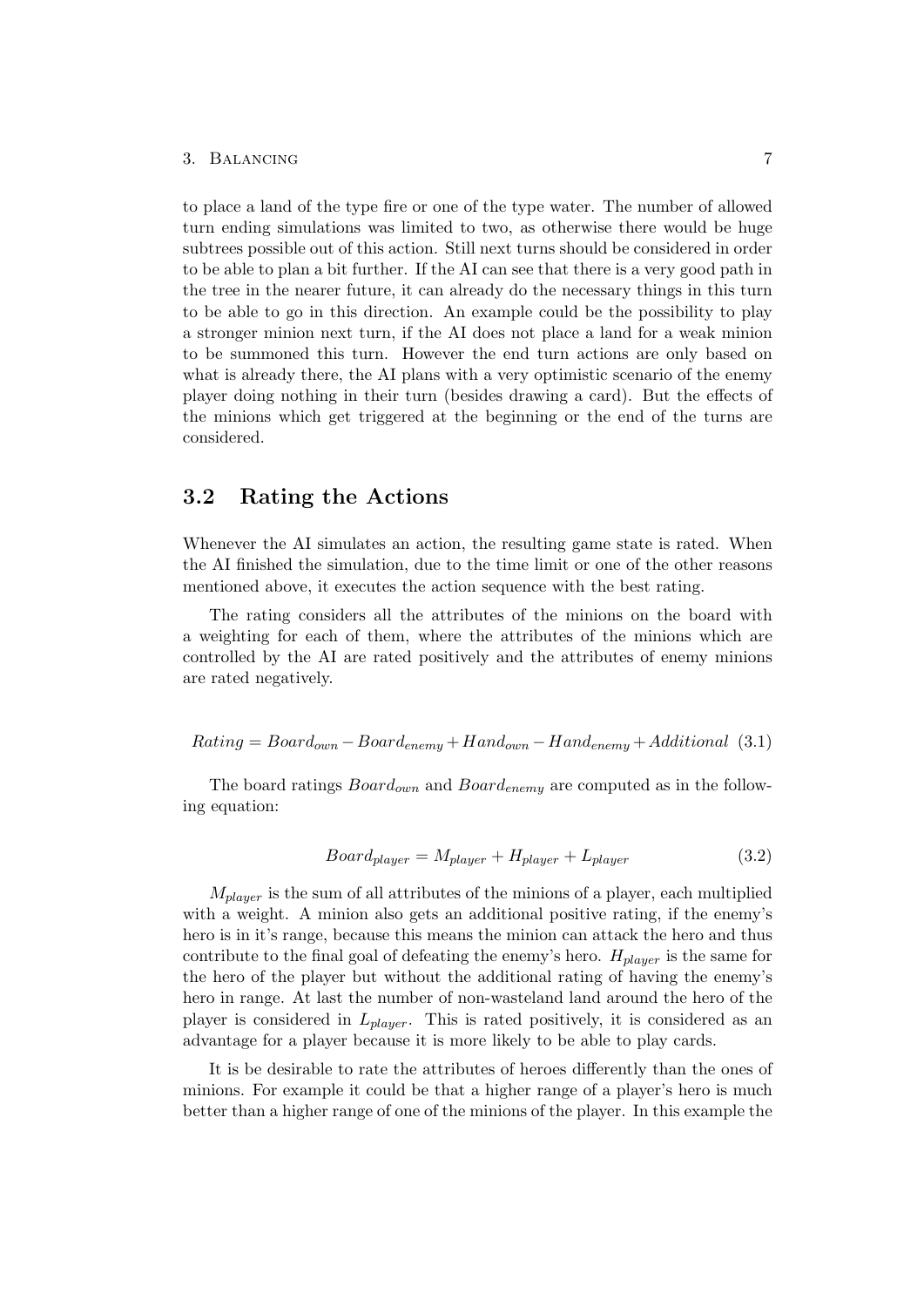#### 3. BALANCING 8

land could then be changed from further away or minions be spawned without having to wait for the own hero to move to a field near to where the minion can be placed, which can be very powerful.

The hand ratings  $Hand_{player}$  are very simple. They just multiply the number of cards in the hand of a player with a weight. A game state is better the more cards there are in the AI's hand and worse the more cards there are in the enemy's hand. With more cards in a player's hand it is more likely to be able to play something which can strengthen the own position.

Finally the *Additional* part consists of a very positive rating if the enemy hero is dead and of a very negative rating if the own hero is dead. Since the goal of the game is that the own hero survives and the enemy's hero dies, we want to take this into account very heavily. This is done by subtracting a  $\infty$  rating if the own hero dies and adding an  $\infty$  rating when the enemy's hero dies. As a rating of  $\infty$  is not possible in a program, these numbers are just selected to be very big  $(+1000000$  and  $-1000000$ . When there is a chance to kill the enemy's hero this should always be done and also if the own hero would die, we absolutely never want to consider this action sequence as an option. In the *Additional* part it is also taken into account with a positive rating if the player changed the type of a land this turn. We want to change the type of a land in every turn, as it can also contribute to cards which are drawn in the future. If the land around the hero is already suited for the hand, the AI can still just change a land to the type which it already has, which is never bad.

The exact weights and ratings used in this project can be seen in Table [3.1.](#page-13-1)

Tuning the weights is difficult, in particular because the game has not been tested for a longer period of time as for example Magic the Gathering, which was adapted since it came out in 1993[\[10\]](#page-36-10). The weights could be optimized by playing a lot of games with different weights and taking the best of them, but this is out of the scope for this project.

There are also a few restrictions to bound the possible actions which can be taken, because a goal is to be fast in order to simulate many games in a relatively short amount of time. Action sequences with a lower rating than the game state, which the AI had at start of its turn, minus a threshold (50) are not considered any further. This is because it is assumed that from a state this bad it is not possible to recover. However we do not want to throw away all the action sequences which are only a bit worse than the initial game state, as there can be cases which get very good later. For example a player may want to sacrifice two weaker minions in order to kill a bigger minion of the enemy player. This sequence would be worse after the attack of the first minion, as the player loses the minion and the enemy only lost a few health points of their minion. But after the second action, the player will be much better off, as they killed a bigger minion of the enemy while only losing two smaller ones, which will result in a possibly better rating than all the other sequences of actions could lead to.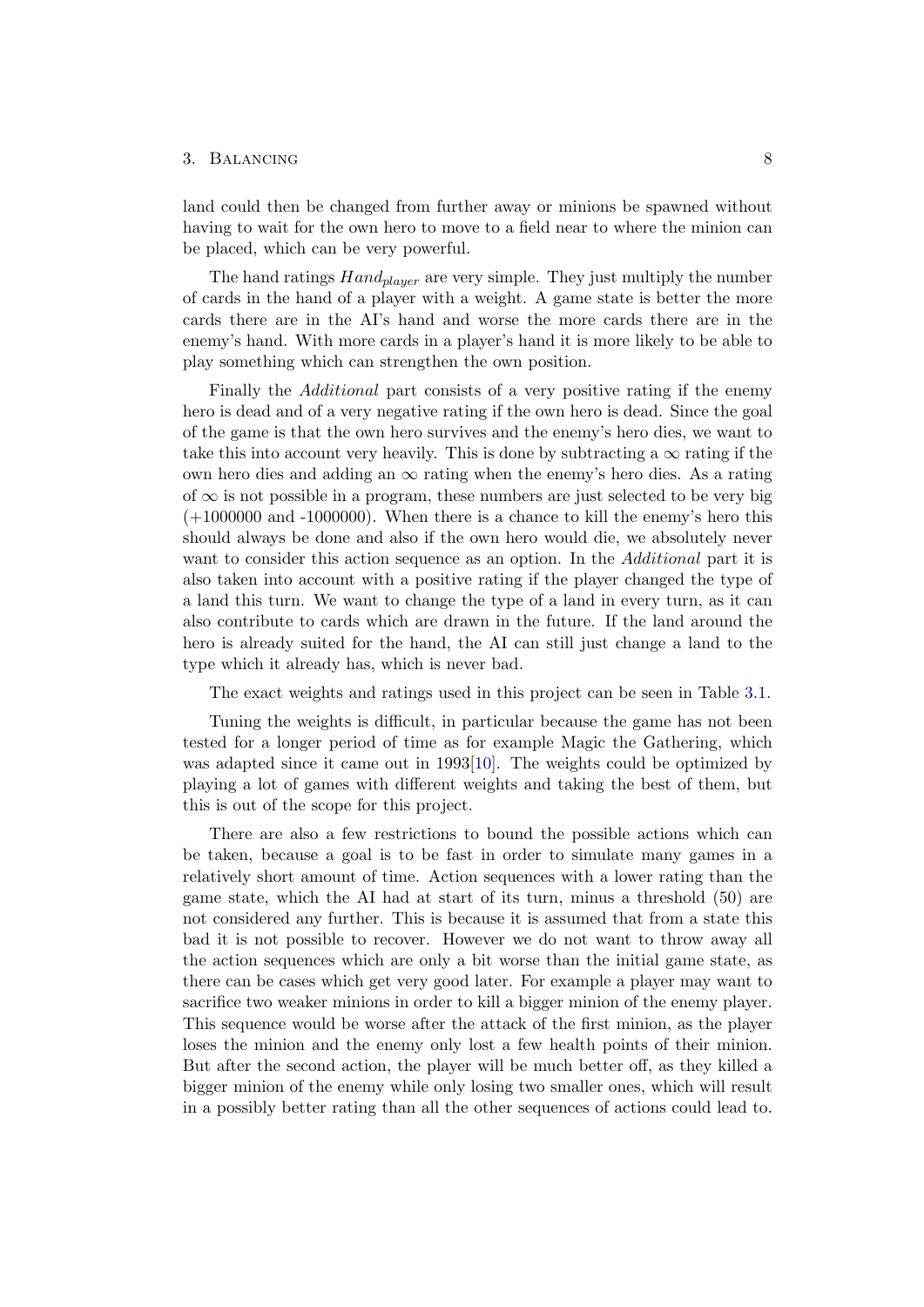#### 3. Balancing 9

<span id="page-13-1"></span>

| Table 3.1: Weights and ratings used for rating a game state. |                |
|--------------------------------------------------------------|----------------|
| Minion attack weight                                         | 4              |
| Minion health weight                                         | 4              |
| Minion range weight                                          | 4              |
| Minion movement weight                                       | 4              |
| Minion immune weight                                         | 4              |
| Minion armor weight                                          | 4              |
| Hero attack weight                                           | 5              |
| Hero health weight                                           | 5              |
| Hero range weight                                            | 5              |
| Hero movement weight                                         | $\overline{5}$ |
| Hero immune weight                                           | 5              |
| Hero armor weight                                            | $\overline{5}$ |
| Minion moved rating                                          | 5              |
| Minion attacked rating                                       | 5              |
| Minion distance to enemy hero rating per tile                | 1              |
| Own minion has enemy hero in range rating                    | 100            |
| Hand card weight per hand card                               | $\overline{4}$ |
| Hero is dead rating                                          | 1000000        |

So there is always a trade-off in deciding which sequences we want to keep due to the possibility of them leading to the best sequence and which we want to throw away due to efficiency reasons and the risk that the best sequence was not found, because there was too much time spent on parts which would not lead to anything good.

### <span id="page-13-0"></span>3.3 Rating Cards

At the end of a game all cards which appeared in the game are rated. Table [3.2](#page-14-1) shows the used ratings. Cards are rated based on if they were in the hand of a player, on the board (minions only) or in the graveyard and thus already played, together with the information if the player won or lost the game or if it was a draw. These ratings are assumptions of what could make sense and lead to desired results, but could also be tested and adapted further to contribute to a more accurate adaptation of the cards.

The ratings for the minions on the board are straightforward, if the player won the game, they are rated positively and if the player lost the game the ratings are negative. Minions on the board get a rating of zero when the game ended in a draw. It might be a bit surprising at first, that when a game was won, hand cards are rated with zero. This is because it cannot be said that these cards contributed to the result of the game. In fact it cannot be evaluated if this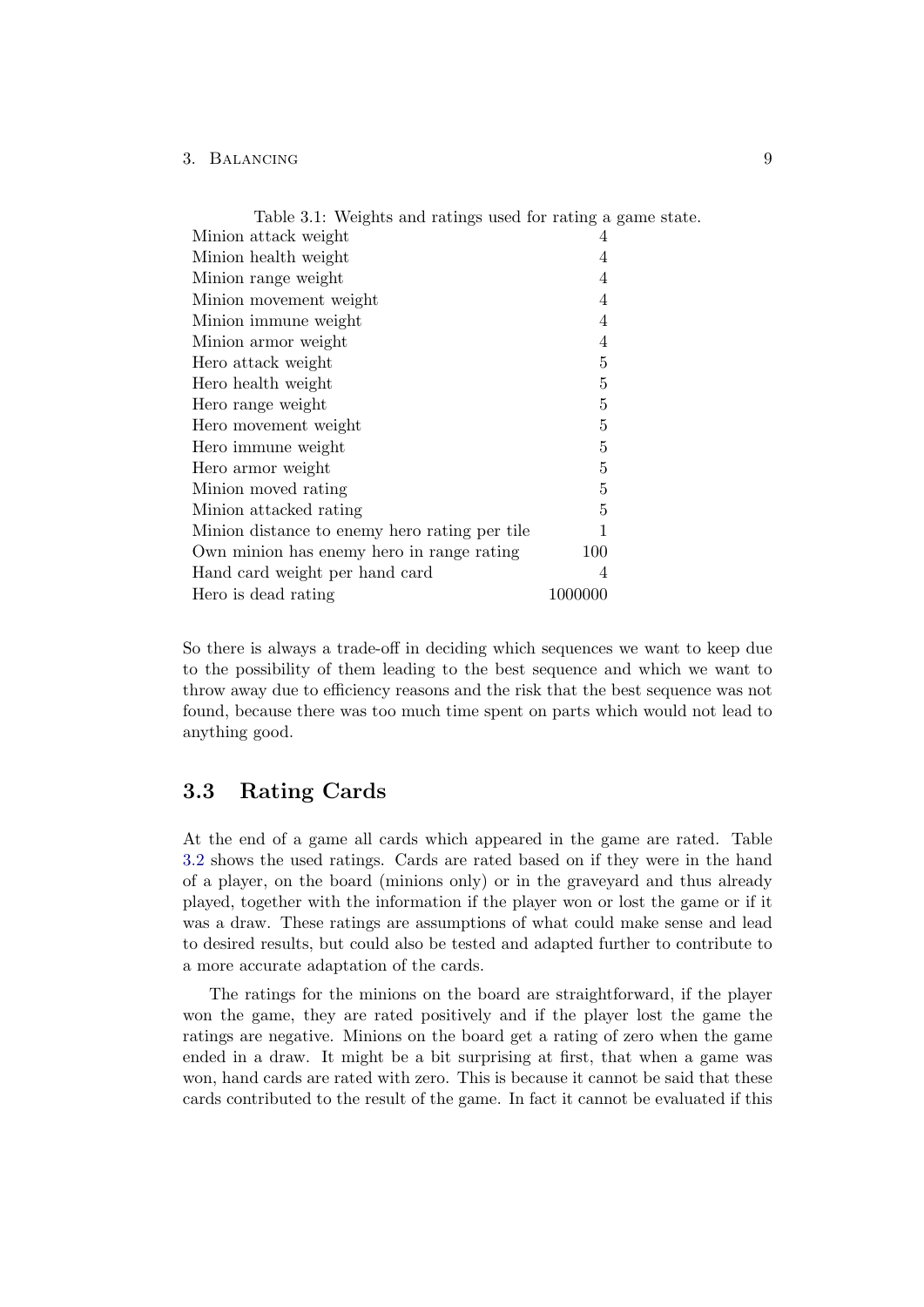#### 3. BALANCING 10

<span id="page-14-1"></span>

| Table 3.2: Ratings used for cards at the end of a game. |          |
|---------------------------------------------------------|----------|
| Minion on board rating when a game was won              |          |
| Minion on board rating when a game was lost             | -2       |
| Minion on board rating when a game ended in a draw      | $\theta$ |
| Handcard rating when a game was won                     | U        |
| Handcard rating when a game was lost                    | $-2$     |
| Handcard rating when a game ended in a draw             |          |
| Card in graveyard when a game was won                   | 2        |
| Card in graveyard when a game was lost                  | -2       |
| Card in graveyard when a game ended in a draw           |          |

card was good or bad in this game, as it was never played. This does not hold for the cards in the hand of the player which lost the game. These cards are suspected to be either not helpful or not playable and this might be a reason why the player lost the game, thus these cards are rated negatively. The cards in the graveyards (the spells which were played and the minions which died on the board) are assumed to have contributed to the final state of the game and thus are rated with a positive number when the player won and negative when the player lost.

## <span id="page-14-0"></span>3.4 Adapting Cards

When the AI played a certain number of games, the cards are adapted based on their ratings. In this project this was done every 100 games in order to get a meaningful amount of ratings, but still not have to run too many game for one adaption. Then the average and the standard deviation of all the cards' ratings are computed. The cards we want to adapt are the outliers in terms of rating. We consider a rating as an outlier if it has a deviation of at least 1.5 to 2.5 (depending on the case) times the standard deviation from the average rating. Additionally, the cards' win/loss ratio is taken into account and adapts the threshold from which on we speak of a rating as an outlier. Namely when a card has a negative overall rating the result of equation 3.3 is chosen as the threshold and for cards with a positive overall rating the result of equation 3.4 is chosen.

$$
(wonGames/totalGames) * 2.5 + (lostGames/totalGames) * 1.5 \qquad (3.3)
$$

 $(lostGames/totalGames) * 2.5 + (wonGames/totalGames) * 1.5$  (3.4)

The reason for this adapting threshold is for example when a card has four bad ratings, we want it to be considered as a worse card than a card which lost six times, but also won two times. If we only took their overall rating into account, they would have been both considered to have the same card value.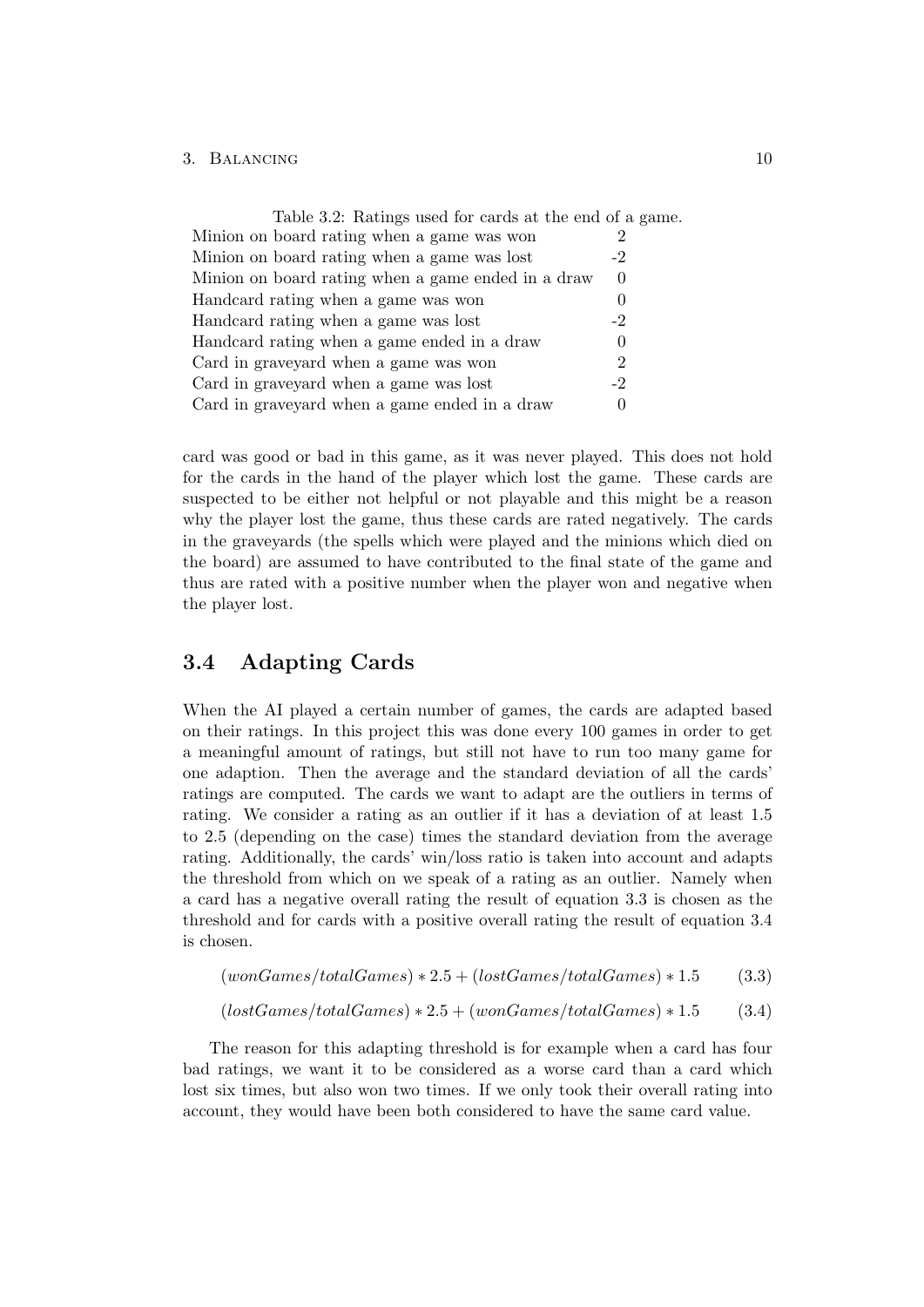#### 3. BALANCING 11

We adapt cards by adapting their cost. When a card's rating is bad enough to adapt it, we remove one land cost at a random position up to a minimum of one land. When a card's rating is too good and we want to adapt it, we add another land cost of a random type which is already in the cost at a random position up to a maximum of 35.

## <span id="page-15-0"></span>3.5 Unplayable Cards

Due to the almost random generation of cards, there may be cards which are too bad to be played, even with the lowest cost possible (which is one single land). For example there may be a spell, which does two damage to your own hero. There is no way this card can be good (at least with the current rules, triggers and effects), so we want cards like this to be treated specially. One could argue that it should be prevented to generate such effects in the first place, but such negative effects can also be interesting to play and be put into strategies. For example there could be a spell card, which adds four attack points but also deals two damage to the same minion. This card could either be played on a weaker enemy minion to kill it, or it could be played on a stronger friendly minion to boost it. This card would probably have a lower cost than a spell which simply adds attack or deals damage, as it contains both positive and negative effects. This can make such a card very attractive to play. Other examples would be a spell which lets you draw three cards but also deals five damage to your hero or a minion which is strong and cheap, but also has a negative effect such as letting the owner discard two cards when it is played. Other card games, such as Hearthstone also have cards like this. For example a lot of cards of the Warlock class in Hearthstone have the negative effect that the player has to discard cards when he plays something, but the cards are stronger than other cards with the same cost in return[\[11\]](#page-36-11).

We now have arguments which justify the existence of negative effects. Nevertheless there can be bad cards which just damages your own hero. We want to find such cards and replace them with new randomly generated cards. The way it is done in the game is that cards which have a rating which is bad enough to be adapted but already have cost one (the minimum cost) are marked. If a card has three marks, it is deleted and a new card is generate in its place.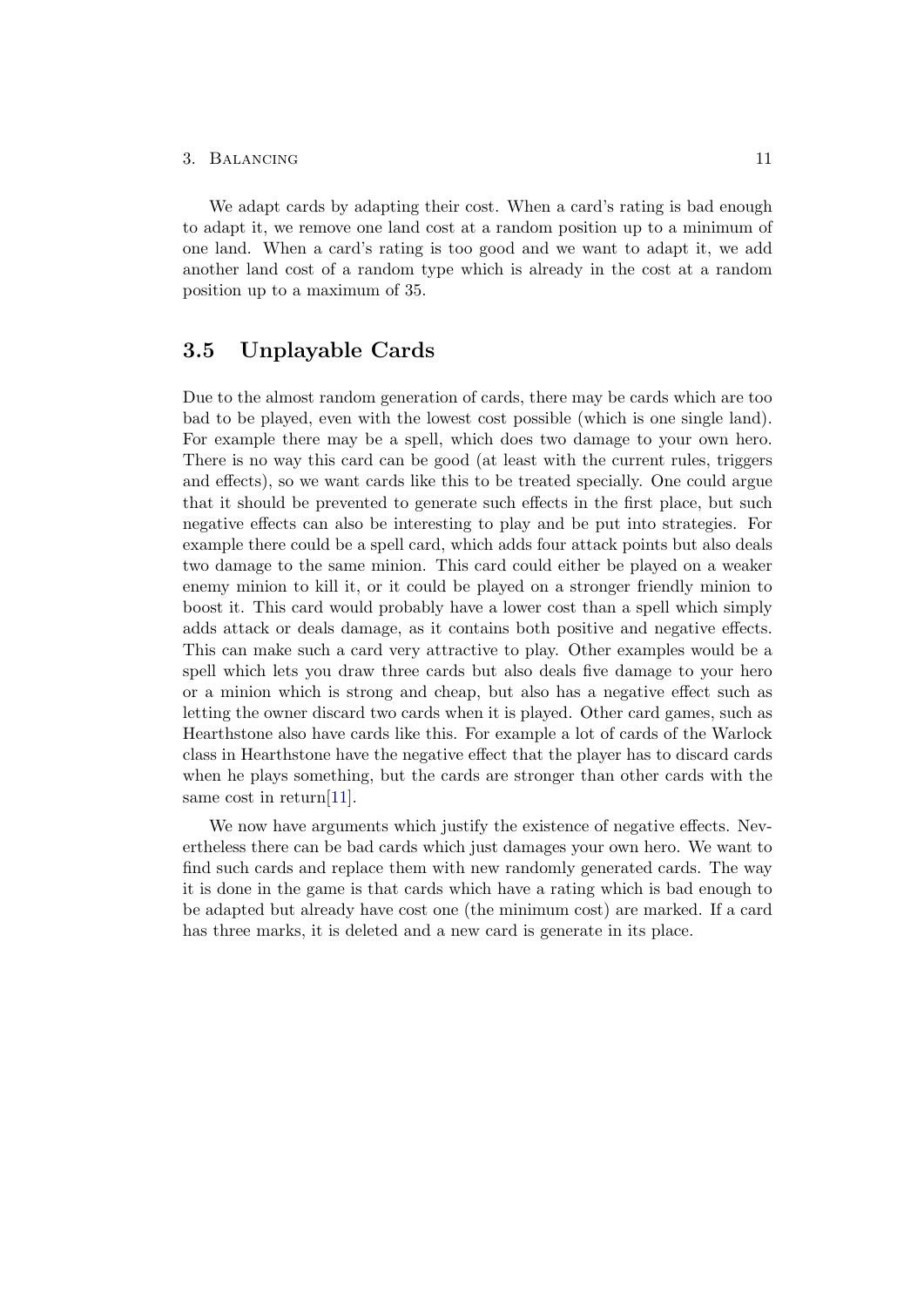## CHAPTER<sub>4</sub>

## Implementation

### <span id="page-16-1"></span><span id="page-16-0"></span>4.1 Game Engine

#### <span id="page-16-2"></span>4.1.1 Framework

The following C++ libraries were used in this project:

- SFML[\[12\]](#page-36-12) was used for threading, networking, windowing and 2D graphics. It was also chosen because it is available for all major platforms.
- TGUI<sup>[\[13\]](#page-36-13)</sup> provided GUI elements, such as buttons or list boxes.

Furthermore these programs were used:

- GIMP[\[14\]](#page-36-14) was used for drawing the graphics.
- MATLAB[\[15\]](#page-37-0) was used for plotting graphs.

#### <span id="page-16-3"></span>4.1.2 Networking Architecture

The networking part consists of a central server, to which two clients can connect at a time. When a user hosts a game, a server and also a client are created. This client then directly connects to the server. The clients send all the actions which they want to make to the server, where these actions get checked if they can be applied and all the conditions and costs are fulfilled. If everything is correct, the server forwards the applied changes to the clients, probably splitted up in smaller parts of simpler logic. For example if a player plays a spell which deals one damage and adds two attack, the server just sends that the spell was played, one damage is dealt and two attack were added and the client can just apply that without having to check for any conditions to be true, as this was already done by the server. The architecture fits the fact, that only the server should be trusted. A client can be modified in a way that he can send anything at any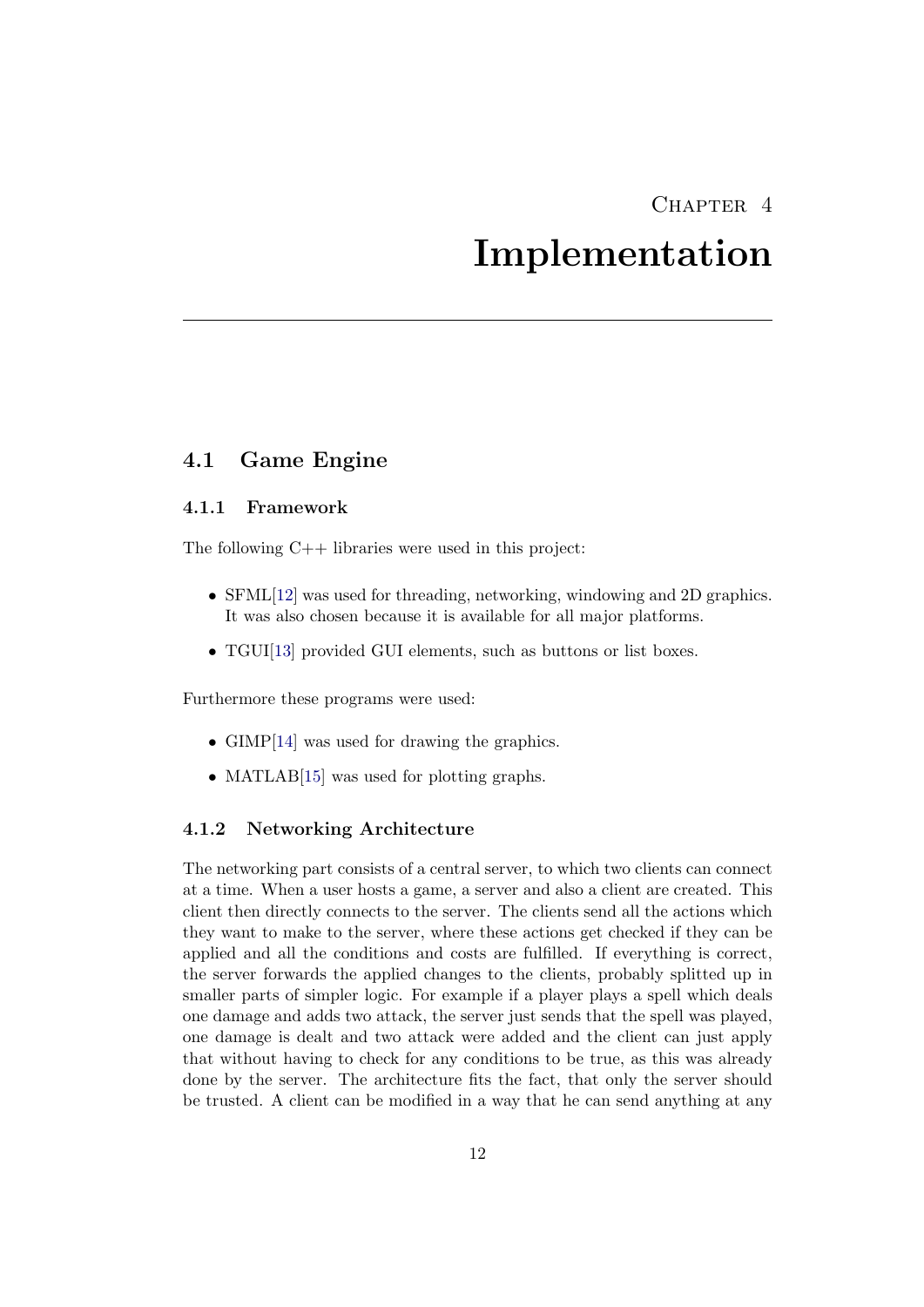#### 4. IMPLEMENTATION 13

point in time to the server, so it must be possible to check if the sent actions are legal. For the future it would be desirable to have one official trustful server which manages all the games.

## <span id="page-17-0"></span>4.2 User Interface

## <span id="page-17-1"></span>4.2.1 Lobby

When a user launches the game, the first screen to be seen is the lobby. Here a user can enter a name, join a game, host a game or quit the program (Figure [4.1\)](#page-17-2).

<span id="page-17-2"></span>

Figure 4.1: Hosting a game in the lobby.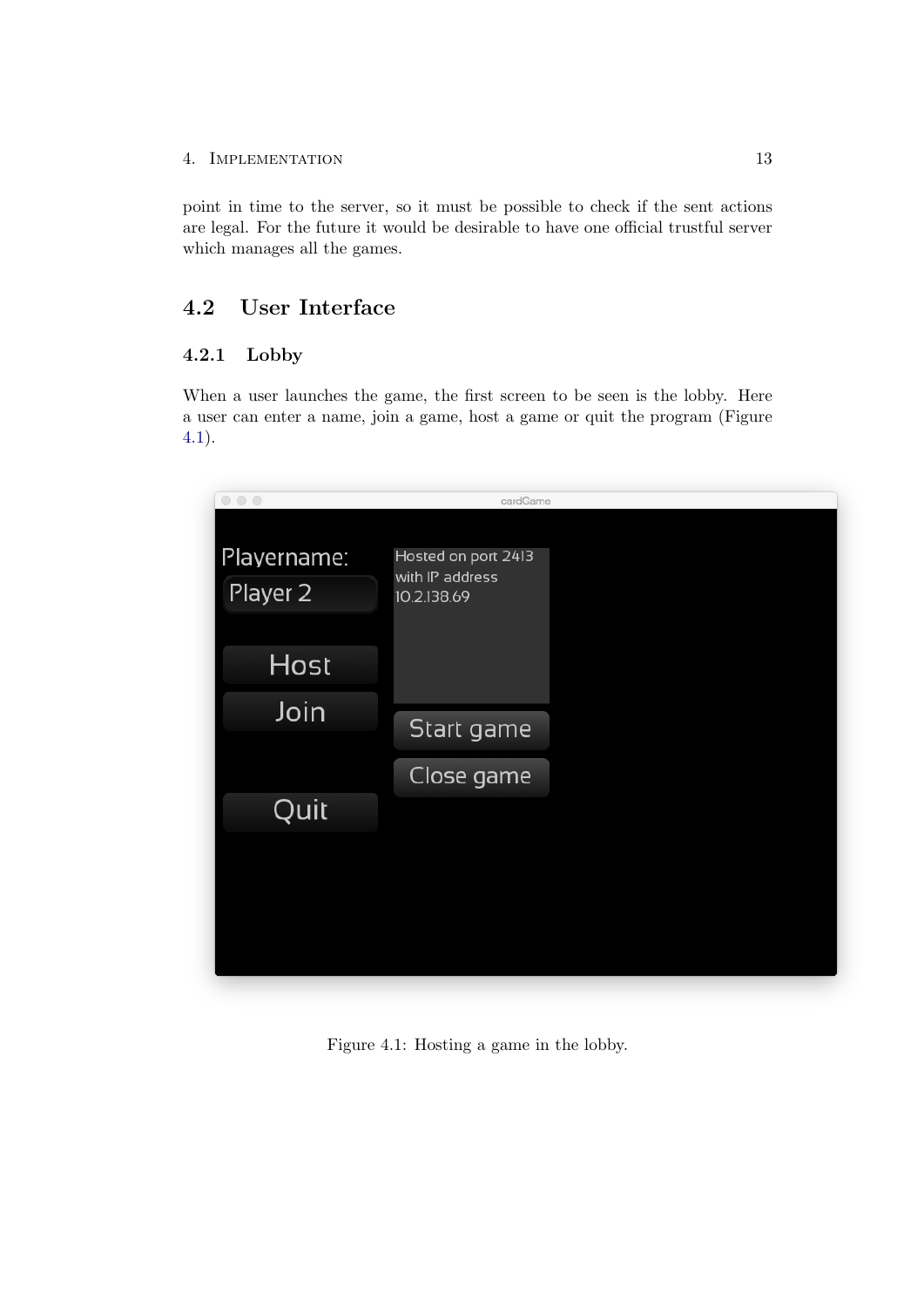#### 4. Implementation 14

#### <span id="page-18-0"></span>4.2.2 Gameplay

At the start of a game the user can see the board in the middle of the screen, the cards they have in their hand at the bottom of the screen and an information box in the top left, as it can be seen on Figure [4.2.](#page-19-0)

Everything in the game can be controlled with the mouse. To select something like a card or a minion on the board, a player left clicks it. In order to perform actions, like playing a selected card, a player right clicks on the target. If something needs more than one target, they have to be right clicked in the correct order. For example if a spell deals one damage to a minion and provides another minion plus one attack, a player first right clicks on the target which should be dealt one damage and then on the target which should get plus one attack in order to play the spell. For spells which do not have a target to be specified, a player can just left click somewhere on the board to play them.

By clicking on a card in the hand, the properties of the card are displayed on the right side (Figure [4.2\)](#page-19-0). In the top, it is possible to see the cost needed to be able to play the card. Right below, the name and the image of the card is shown. Minion cards have a box with their attributes and another box with their effects, if they have any. Spell cards only have the box with the effects, as they do not have attributes.

When a character on the board is selected, details are shown on the right side, similar to what is shown when a card is selected. Additional information about where the character can move and which other characters it can attack are shown with an orange / red indication on the board (Figure [4.3\)](#page-20-0)

There are small circles in the colors red and blue shown next to characters (Figure [4.4\)](#page-20-1). These indicate if the character can attack and move this turn, where the red circle shows that the character can attack another time this turn and the blue circle indicates that the character can move another time this turn.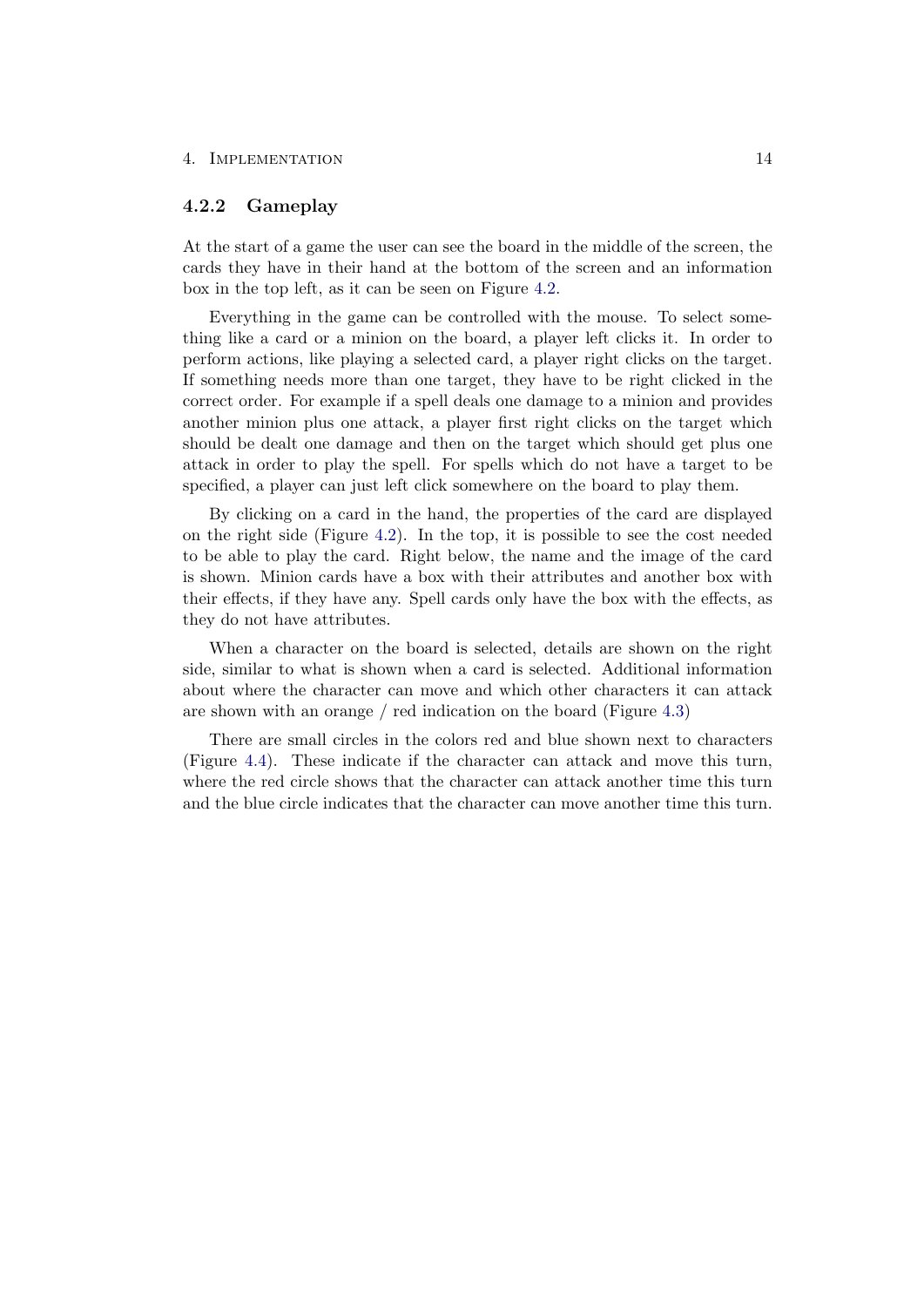

<span id="page-19-0"></span>Figure 4.2: Screenshot of a typical scene in the game. Detailed information about the selected card is shown on the right side.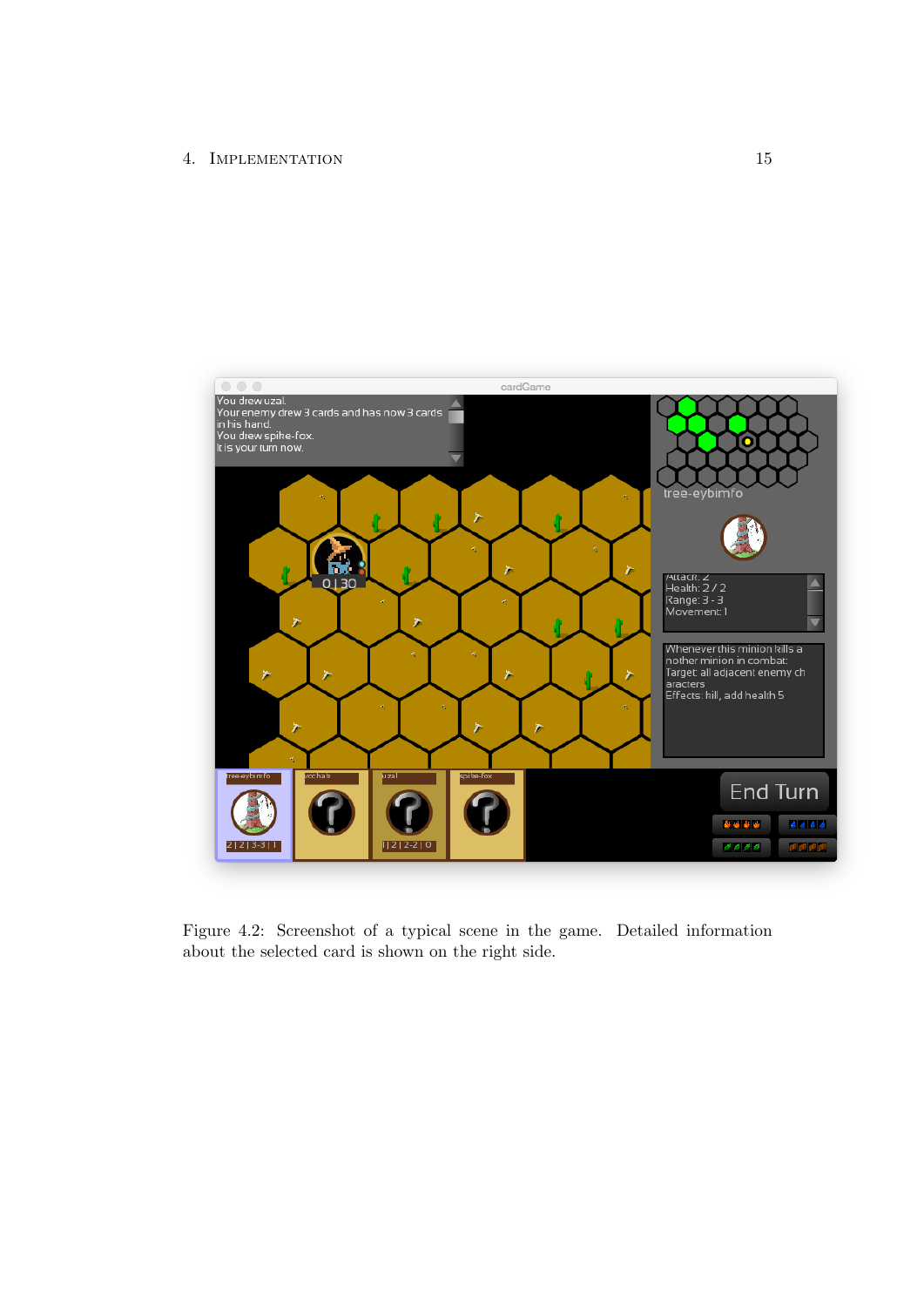### 4. IMPLEMENTATION 16



<span id="page-20-0"></span>Figure 4.3: Screenshot of the game when a minion is selected.

<span id="page-20-1"></span>

Figure 4.4: Closeup of a character where indicators show if it is still possible to attack and move with it.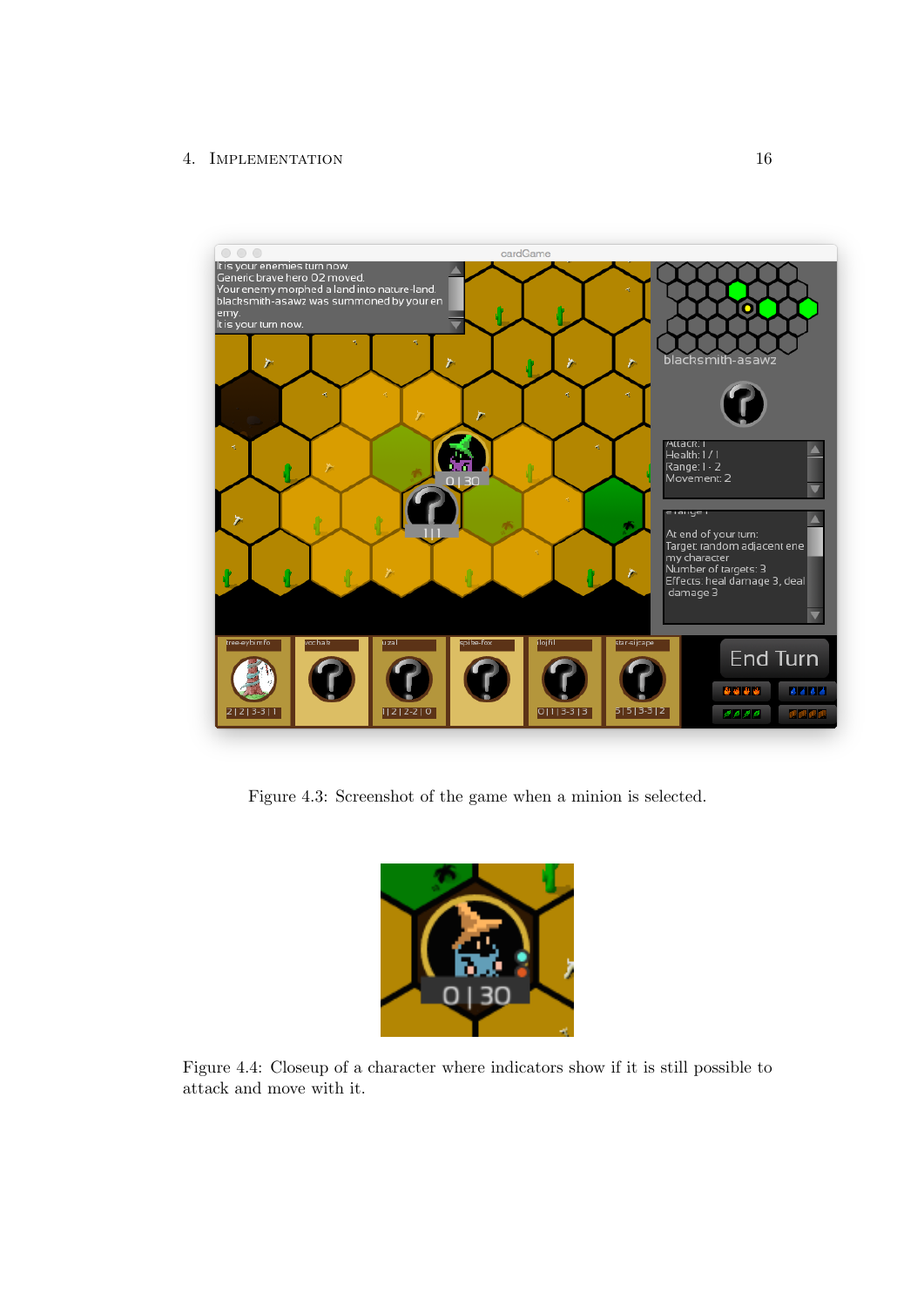#### 4. IMPLEMENTATION 17

#### <span id="page-21-0"></span>4.2.3 Game End

When a game ended, the player can see a screen, where it is displayed that the game ended and if the player has won or lost the game. The user gets back to the lobby with the escape key.

## <span id="page-21-1"></span>4.3 Effect Containers, Effects and Conditions

In order to provide freedom in terms of being able to use different effects and combinations of them for randomly generated cards, the previously used term effect was defined to consist of the three parts effect containers, effects and conditions.

Effect containers consist of a target type, effects and optionally conditions. There are around 30 different target types, for example minion, random character or enemy hero. Some of them allow the player to choose a target as for example minion, whereas others chose a target randomly or the target is already clear. Examples for these are *random character* or all friendly minions.

When a condition of an effect container is not fulfilled, all effects in the container will not activate. Around 20 different conditions are included in this project, for example the target needs to be in the own hero's range or the own number of cards in the hand is equal some number.

Effects themselves can also have conditions. If these conditions are not fulfilled, only that effect will not activate, but the effect container as a whole will not be affected in case it has more than one effect. Effects also have a type and can have an amount, when it is necessary for the effect type. The effect type defines what it will do, for example deal damage, whereas the amount would then indicate how much damage is dealt. There are more than 30 different effect types included in the game. Examples are deal damage or draw card.

This architecture allows to have a certain effect applied on multiple targets or several effects on one target and any combination of these. More freedom and the possibility of many combinations are provided, which is in particular interesting for randomly generated cards.

## <span id="page-21-2"></span>4.4 Random Generation

### <span id="page-21-3"></span>4.4.1 Motivation

One part of this project is balancing the cards. Balancing can especially be interesting when the cards are generated randomly, as it is not known beforehand which combinations are exactly generated in the end. It is an interesting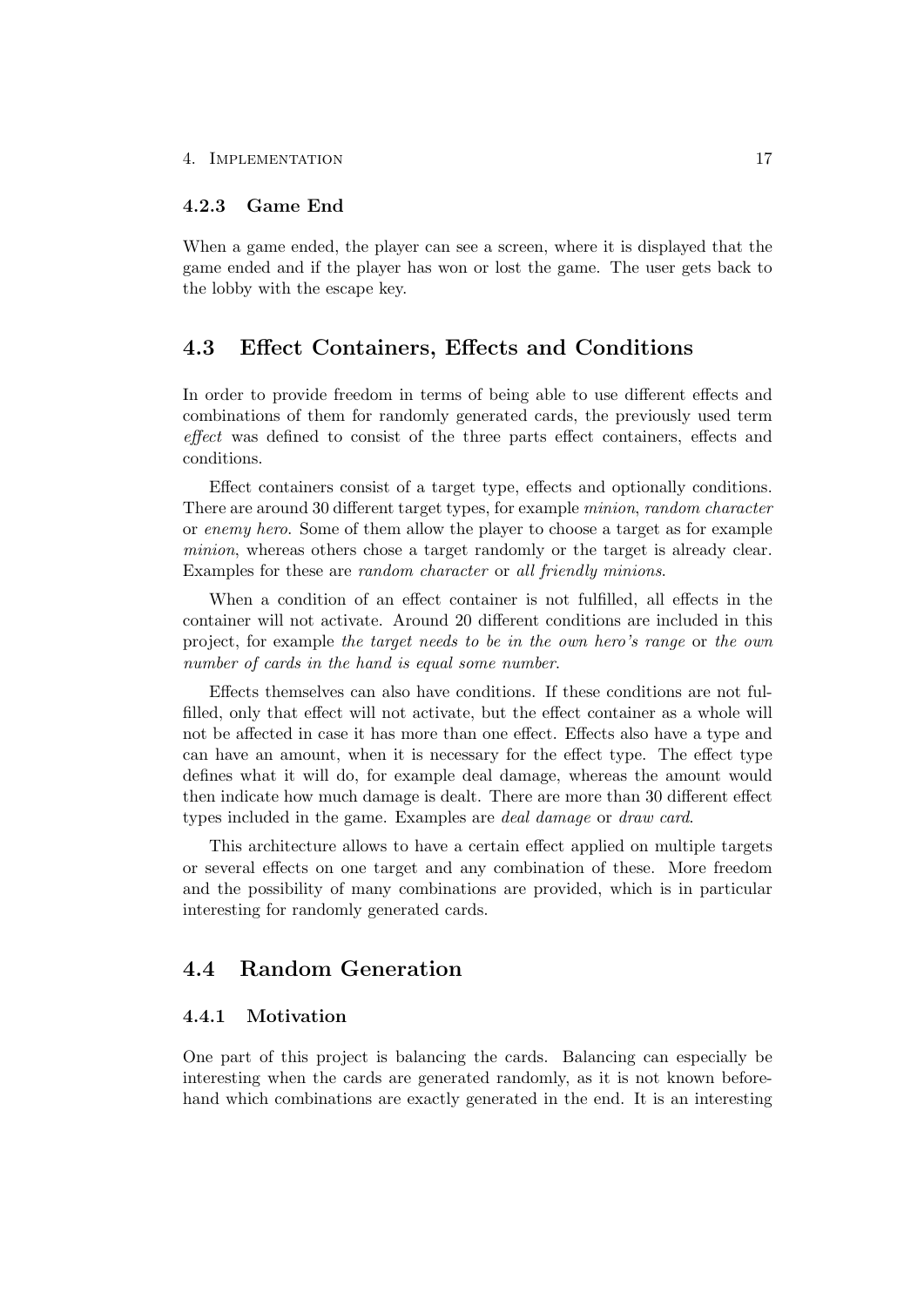#### 4. Implementation 18

challenge to come up with strategies as no one has thought over which card could match together to form a strong deck. For cards in this game names, images, attributes and effects are needed. Besides the images, these are generated randomly.

### <span id="page-22-0"></span>4.4.2 Random Name Generation

Names give a strong indication of what something is, can help the imagination and underline an image. They also illustrate parts of the world in which the game takes place in. Cards in collectible card games have specific names, which often consist of different words combined. For example in Magic: the Gathering there is a card called Fanatic of Xenagos which corresponds to a minion in this project. Another card is Warstorm Surge, which would be a sort of spell. The two cards can be seen in Figure [4.5.](#page-22-1) The name Fanatic of Xenagos, consists of Fanatic which exists in the English language, the binding word of and a fictional place in the Magic: the Gathering universe Xenagos. In Warstorm Surge we can see that two nouns were coupled together: War and Storm, followed by the other noun *Surge.* In this project, random names are generated according to these models. A name can consist of randomly generated fictional words, the binding word of, a few predefined existing nouns and can have an adjective in front, which is also chosen from a predefined pool. The fictional words are generated with a simple algorithm: they consist of four to eight letters and follow the rule to always consist of a vowel followed by one or two consonants and then again a vowel and so forth. When a fictional word is in the name, one can also think of it as a imaginary creature, place or something else which does not exist in the real world.

<span id="page-22-1"></span>

Figure 4.5: The Magic: the Gathering cards Fanatic of Xenagos [\[16\]](#page-37-1) and Warstorm Surge[\[17\]](#page-37-2)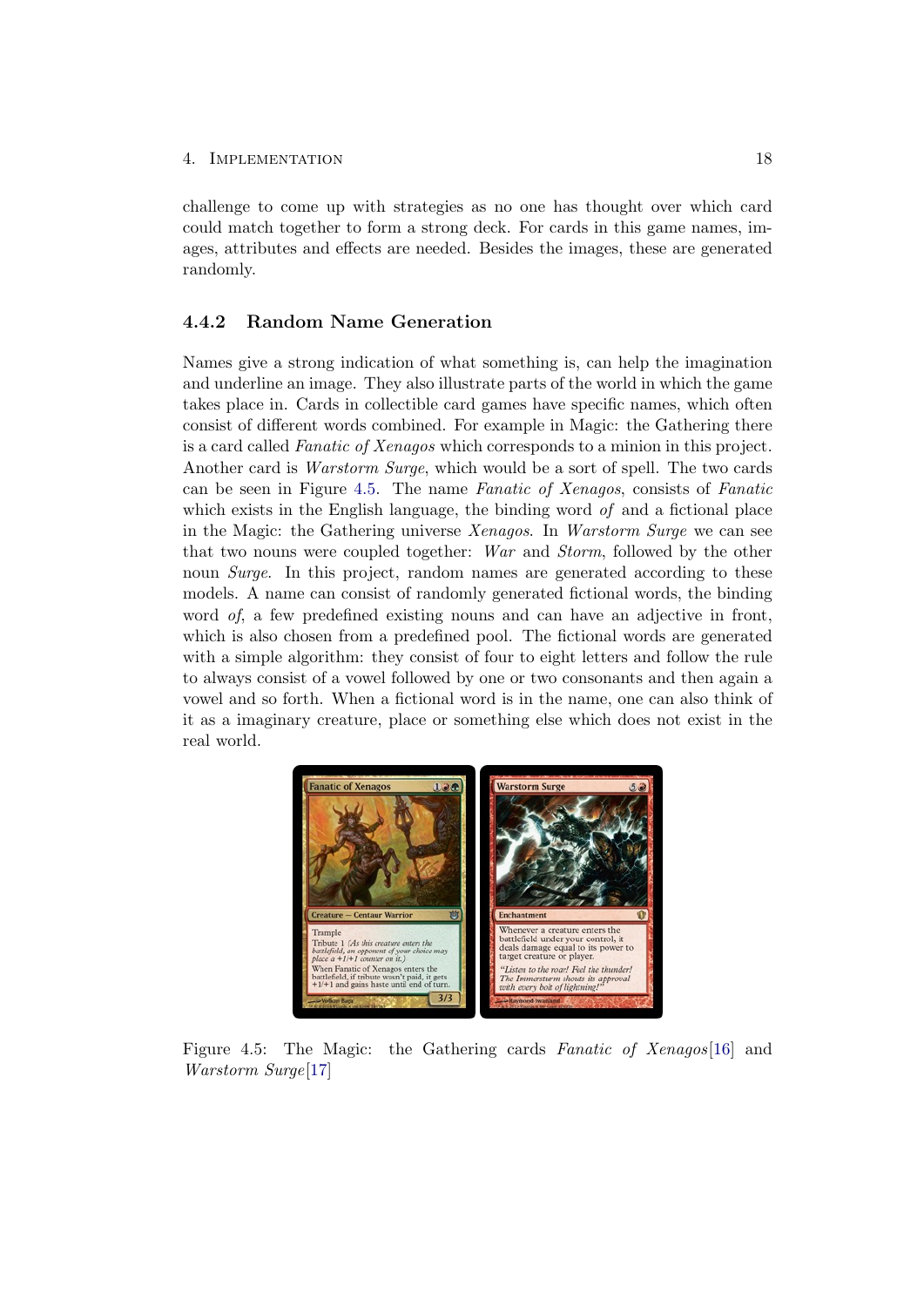#### 4. Implementation 19

#### <span id="page-23-0"></span>4.4.3 Random Card Generation

Cards always have a random name, as described above and also get a random cost, which consist of one to three types of land types. The cost is more likely to consist of two different land types, with a chance of 60%, rather than having a single land type, where the chance is 30%. Three different land types are the least likely cost to occur with a chance of 10%. The number of lands in the cost is randomly chosen between one and seven when the card is generated. There is a distinction between minion and spell cards. Minion cards have randomly generated attributes, with a few restrictions. The health is a random number between one and nine. There is a big chance to have more or less the same value as the health for the attack, namely a 25% chance of having the same value as the health and a 55% chance to have an attack which differs from the health by a uniformly chosen random number between zero and two. The chance of choosing the attack to be a new uniformly chosen random number between zero and nine is 20 %. The range for the minion is a number between one and three, where the smaller values are more likely to appear, as a bigger range is considered to be exceptionally strong. The chance to have a range of one is 55%, the one to have a range of two is  $30\%$  and the chance to have a range of three is 15%. The minimum and maximum range are with a chance of 75% most likely the same, but it can also be the case that the maximum range is the minimum range plus one with a chance of 25%. A minion's movement is in 65% of the cases randomly chosen between one and two, but can also be randomly chosen between zero and four with a chance of 35%.

These numbers and chances are assumptions based on playing different collectible card games. With these restrictions it is much simpler for humans to calculate minions into strategies. This is especially the case for higher ranges and higher movement, as it is at some point very hard to tell what can happen next, if a minion is moved for example. It becomes hard to preserve a general view of what is happening on the board. This is not fun to play, but cumbersome to deal with. A similar reason holds for big differences between attack and health. These are interesting if they are not the rule. Minions with almost equal attributes in terms of attack and health are easier to handle and embed into strategies. For example it is not desirable to have many minions which have big attack but all low health, as they are an easy target for weak minions of the enemy or spell cards which deal only a small amount of damage. A deck is better off if it has only few such minions but more evened ones which can be used in various strategies and circumstances.

Each of the five possible triggers (see Chapter 2.2) has a chance of 25% to have one to two effects in one effect container. Like this, it is possible to have a few heavier minions with many effects, but also some which have no effect at all and thus are simpler to take into account for any strategy. Spell cards only need effects, which are generated in the same fashion, with the difference that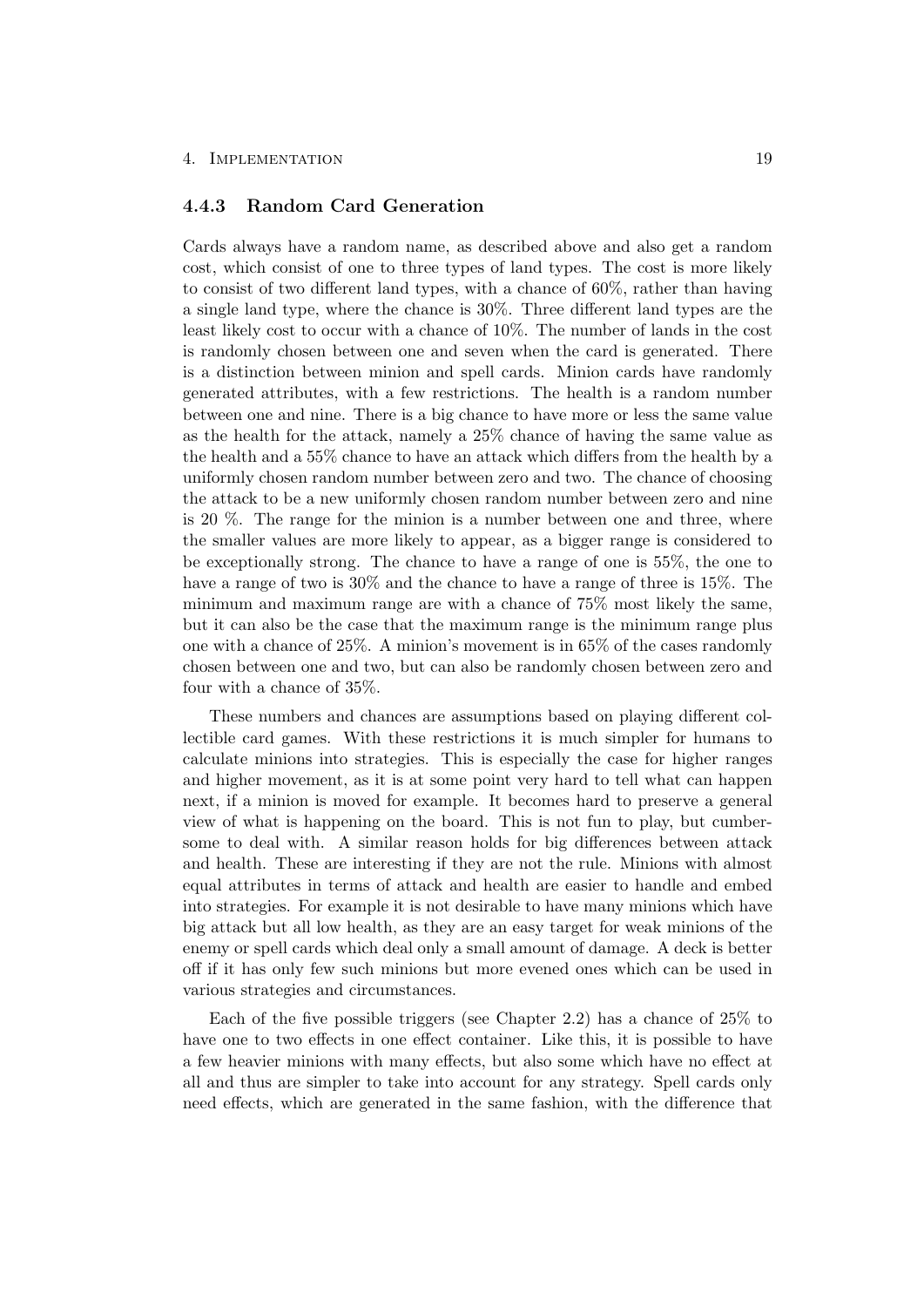### 4. IMPLEMENTATION 20

they can have one or two effect containers (equally likely to appear) with one or two effects each. We want at least one effect in each spell, as they are useless otherwise.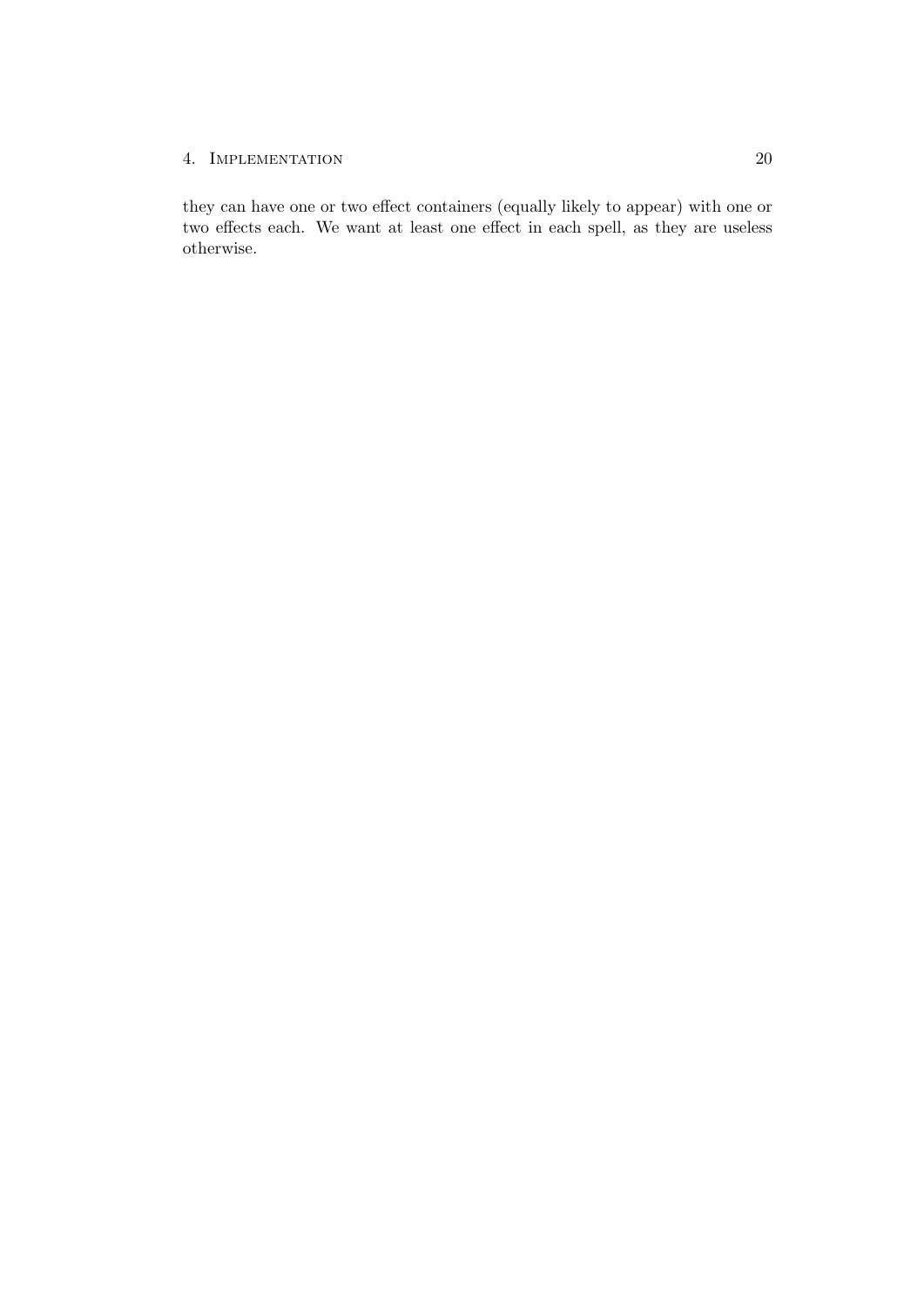## CHAPTER<sub>5</sub> Evaluation

## <span id="page-25-1"></span><span id="page-25-0"></span>5.1 Card Balancing

In this project, a set of 225 different cards was generated, consisting of 150 minion cards and 75 spell cards. A total of 7500 games were simulated by the AI. A game was aborted and declared as a draw game, if the sum of turns of both players exceeded 80. This maximum turn number was chosen, because it is certain that after 80 turns at the latest both player's decks would be empty and thus the game would not make much progress. After every 100 simulated games, the cards were adapted according to the ratings. Thus, the set of cards was modified 75 times.

The average number of rated cards per modification was 198.01 from the total of 225 cards. Each card was rated 5.33 times on average (including the cards which were rated zero times).

On average, the AI considered 3690.87 different action sequences per turn from the allowed maximum of 5000. The average length of the longest of these sequences in each turn was 28.64 actions.

In Figure [5.1](#page-26-0) it can be seen that it does not matter for the result of a game which player started. Many games were aborted because they reached the maximum number of turns allowed. Also there were almost no draw games other than due to reaching the maximum number of turns allowed.

The average number of turns taken over all games is 40.39 without the games which reached the maximum number of turns and 54.38 with these games. This distribution can be seen in Figure [5.2.](#page-26-1) An interesting feature is the large amount of games which only took five to ten turns. This could be explained by certain cards, which make a game much shorter and can turn out good or bad. An example of such a card is a cheap minion which reduces the health of both heroes to five when it is played. The high number of aborted games could be interpreted as stalemates due to even games.

Figure [5.3](#page-27-0) shows the average, minimum and maximum ratings of the cards when the modifications happened. The average rating is around zero and does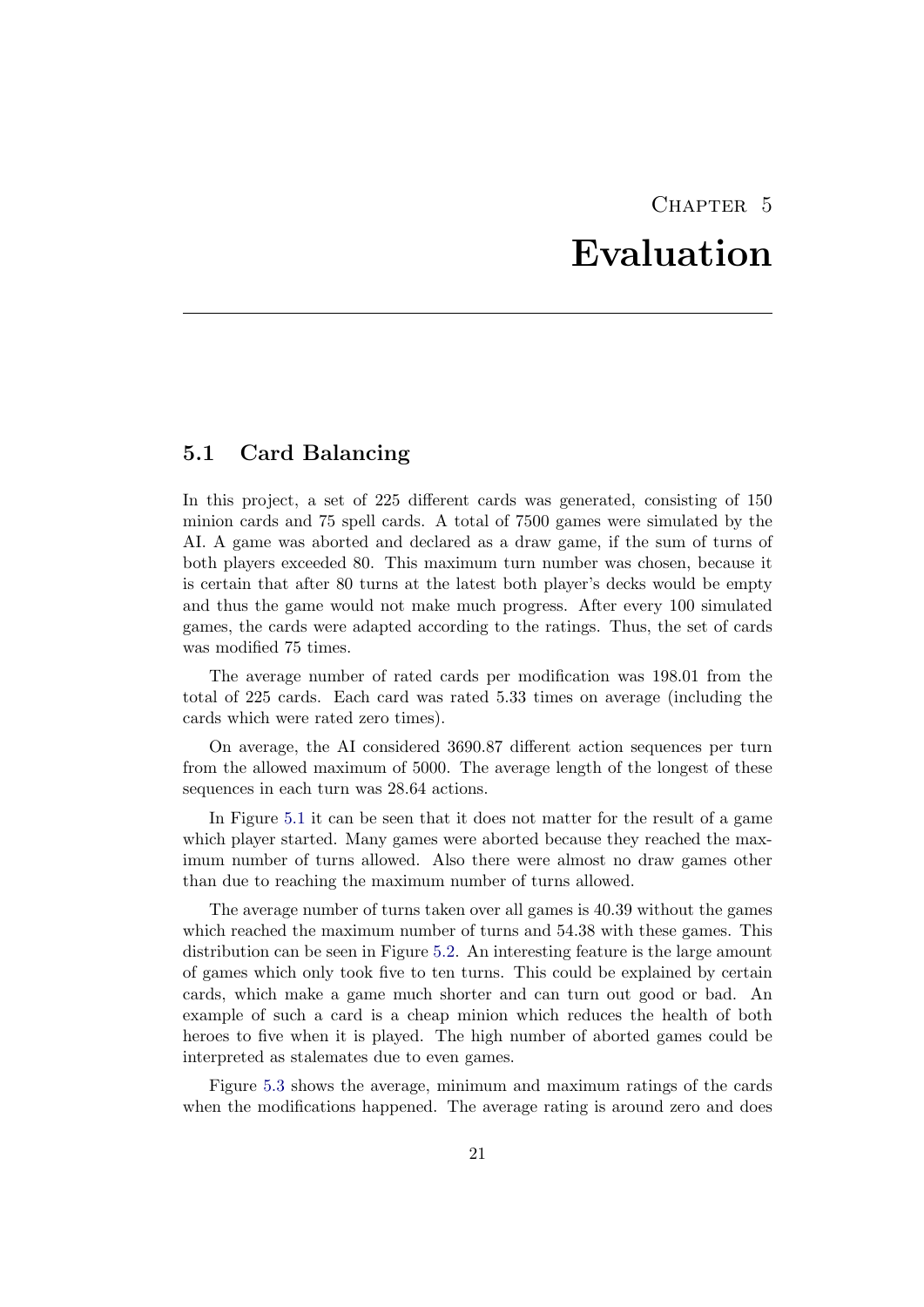

<span id="page-26-0"></span>Figure 5.1: Result of the games.



<span id="page-26-1"></span>Figure 5.2: The number of turns taken, measured over all the games without the games which were aborted due to having reached the limit of 80 turns.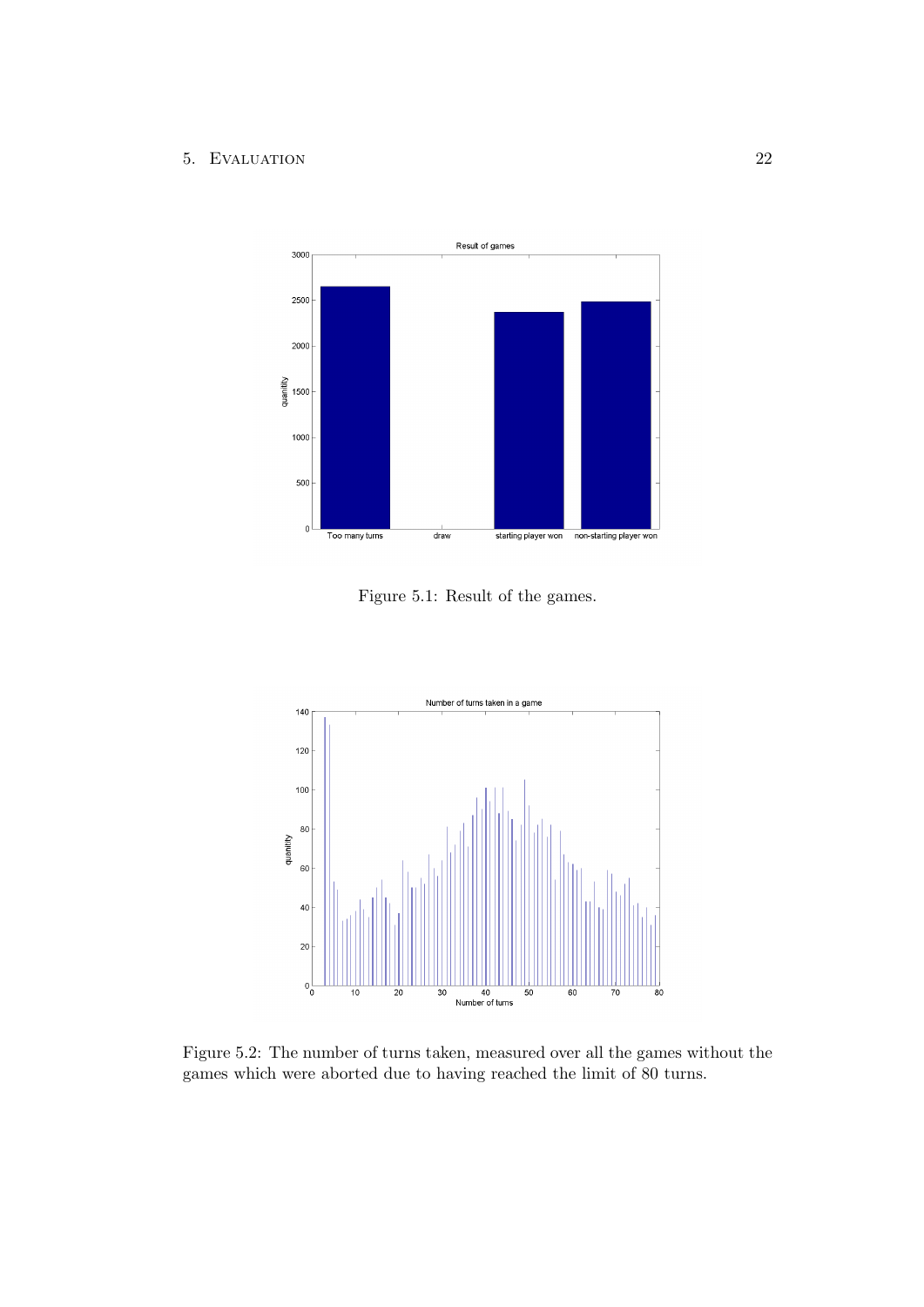not change much, which is what could be expected as this can be seen as the final rating for all balanced cards. The most negative ratings are further away from the average than the most positive ones. In exchange, there are more cards with a positive rating (not necessarily outliers), as the average would not be around zero otherwise. One reason for this could be the random generation of the cards, as there may be a lot of average cards (which can also win a game) and only few bad cards with which a player loses often.



<span id="page-27-0"></span>Figure 5.3: The average, minimum and maximum ratings of the cards at the time of the modifications

513 cards were adjusted in the 75 rounds of modification. 240 were modified to be cheaper and 273 to be more expensive. There were no unplayable cards detected in the randomly generated set, so no card had to be generated anew.

The number of modified cards per modification oscillates relatively severely, but a slight trend towards zero can be seen in Figure [5.4,](#page-28-0) a few adaptions less were made when comparing the last modifications to the first ones. However this trend is not very strong. This could be mainly due to the selection of which outliers are modified. They are selected based only on the ratings of the other cards and thus there can possibly never be a state where the ratings would be so close to each other such that there were no outliers anymore. This problem could for example be addressed by a (small) fixed minimum rating difference from the average in whose bounds the cards would not get modified. This could be desirable as the modifications could then be run until no further modifications happen for a certain amount of rounds. Then the cards could be considered as balanced.

The standard deviations in Figure [5.5](#page-29-0) illustrate a similar picture. The trend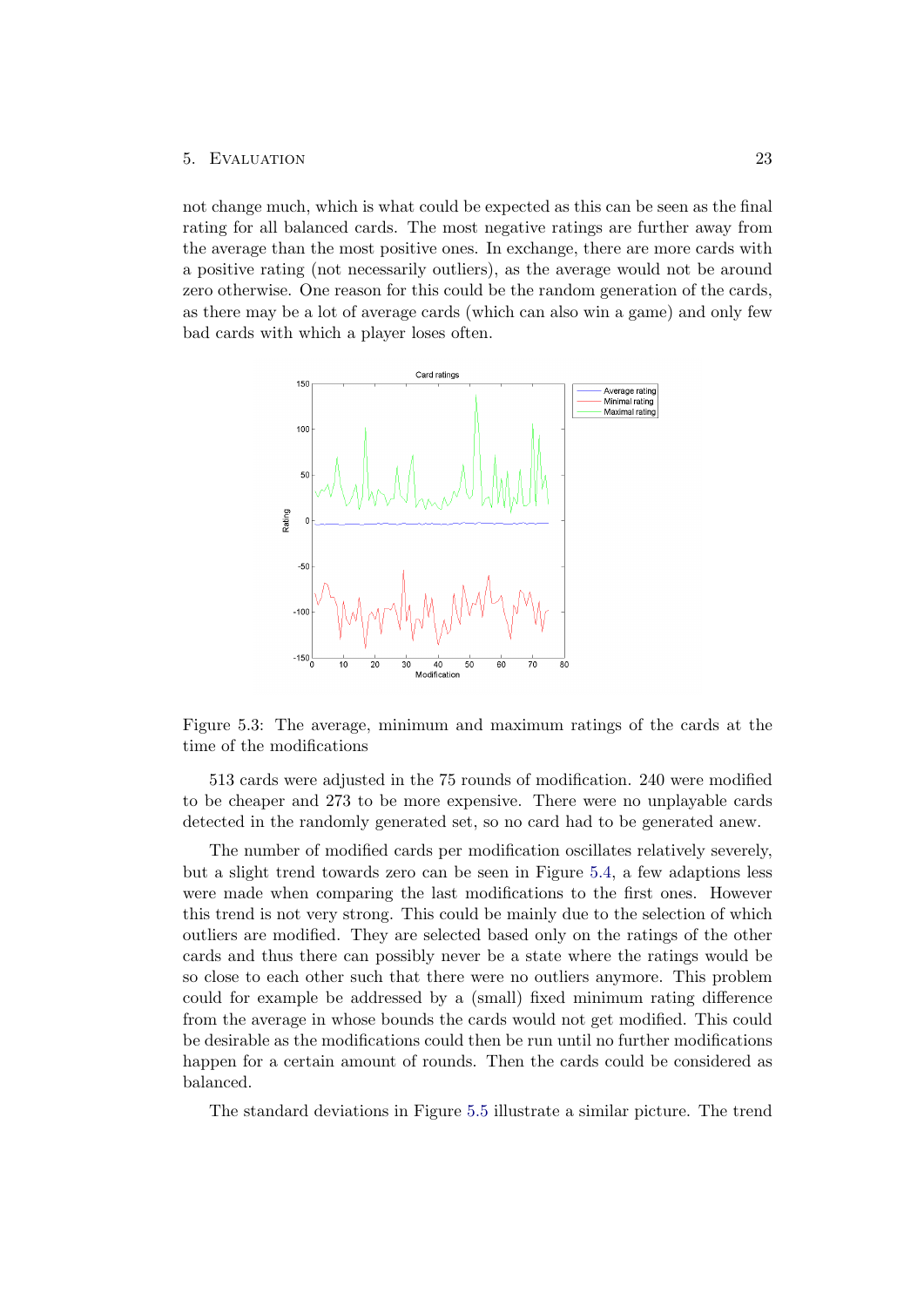goes down, but slowly and with many oscillations.

Another issue could be the way the modifications were made. It could be that an additional cost which is more distant from the position where a card can be played makes a card harder to play than an additional cost which is nearer. This could be included by having several types of outliers. Cards with ratings which are very far away from the average could be adapted with an additional cost which is further away from the position where the card can be played, whereas the outliers which are nearer to the average could be adapted with an additional cost close to the center. The cost reduction could be done in a similar way: the cost which is removed can be near or further away from the place where the card can be played.



<span id="page-28-0"></span>Figure 5.4: The number of modified cards for each modification.

In Figure [5.6](#page-29-1) it can be seen that the number of cards rated, as well as the average number of ratings, decreases with the number of games played. The reason for this effect is that the number of games which were declared as a draw due to reaching the maximum number of allowed turns increased for the later modifications. This suggests that the game became more even and therefore often ended in a draw. The reason for this could be that the cards were more balanced and the decks equally strong in more games, which is exactly what the goal of the modifications was.

Overall it can be said that the modifications were a partial success, at least from the AI's point of view. The games tended to be more even and less cards were modified the more games the AI simulated. However there was no point in these 75 modifications where it could be said that there were no more mod-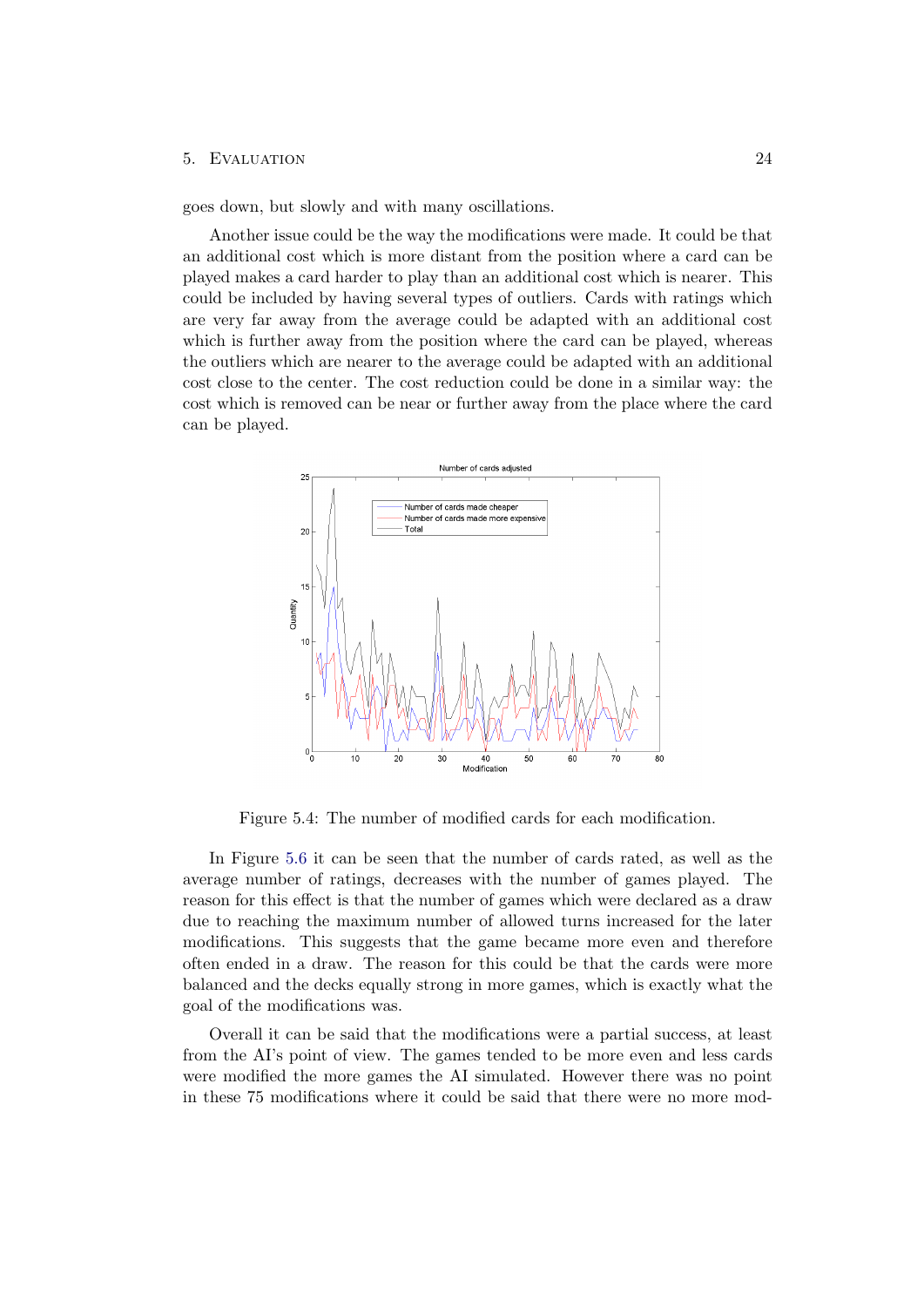ifications to be made (see Figure [5.4](#page-28-0) and [5.5\)](#page-29-0). Improvements in the balancing could probably be made by adapting the term of outliers when looking at the ratings. It also has to be said at this point that the AI was kept simple and the results could differ when improving the AI or granting it more time per turn for calculation.



<span id="page-29-0"></span>Figure 5.5: The standard deviations of the ratings of the cards measured when the modifications happened.



<span id="page-29-1"></span>Figure 5.6: The number of average cards rated and the average number of ratings per card, both per modification.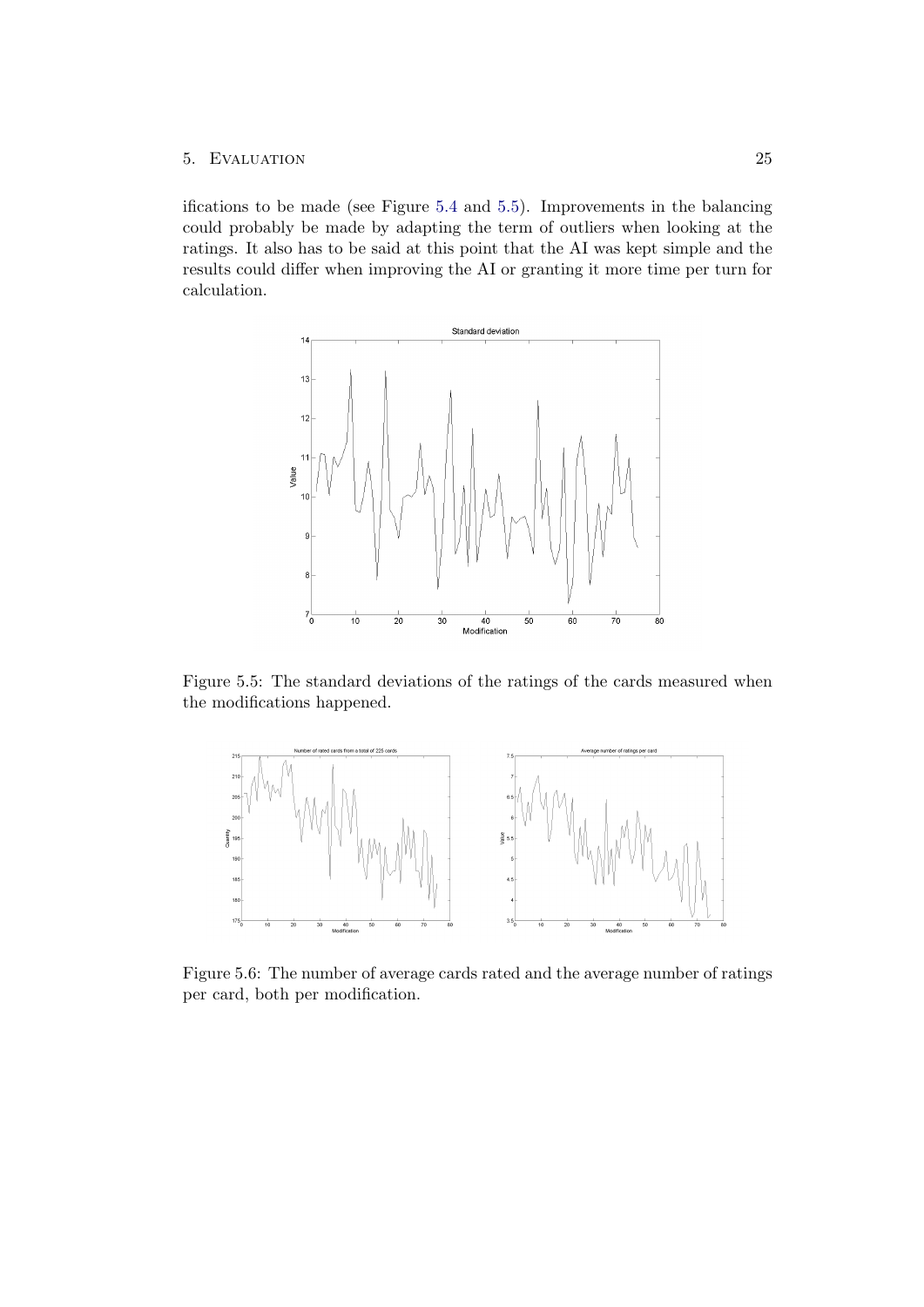## <span id="page-30-0"></span>5.2 User Feedback and Analysis

A playtesting session with eight participants was organized. After and during they tested the game the participants gave feedback.

The overall response was that the game concept is interesting, but the game itself needs refinement in terms of card balancing, more support for the user and fixes of problems which arose during the session. It was harder for the users to learn the basic mechanics of the game than expected.

This section covers mostly the feedback for the card balancing. Other suggestions of improvement will be treated in the future work chapter

It was often criticized that it takes a long time (several turns) until the first cards could be played. After the balancing with help of the AI, many cards became expensive and harder to play. On the other hand users also mentioned that some cards where too strong for their cost. One example was the card observing amohjar-sea. But when the final observing amohjar-sea card after balancing is compared to the initially generated card, the cards cost was raised from only two to five. So the card was detected to be too strong three times. The modification thus goes into the right direction, but the card would have needed a higher cost compared to other cards in the end according to the feedback.

Another reported issue was the random generation. It was suggested by the users that some combinations of attributes and effects in the random generation should be prevented. One example was that some effects have too many or too complicated conditions to be playable. This was especially the case with very specific conditions, such as that the own hero needs to have exactly 30 health or that the number of cards in the players hand needs to be five. A possible improvement could be that these conditions get excluded from the game.

Users found cards in the game which they estimated to be unplayable. One example was the spell wasp-xifmed which had a cost of two and would set the health of five random friendly characters to four. This card has a high chance of setting the own hero's health to four, which is very bad. This was not detected by the AI, in fact it was never modified since the initial generation of the card. A reason could be that the card did not affect many games outcomes by just being in the hand of players, which then could win even though one card in their hand was unplayable. Together with the many draw games due to too many turns played, this could lead to an average rating which is near zero and thus will not be modified.

Another card which was rated as unplayable by the playtesters was the spell star-mawoxef. This card has a cost of five, targets five random friendly minions and deals three damage to each of them. It is a prime example of a card which is unplayable, yet it was not removed from the set. When analyzing the change of the cost of star-mawoxef it can be seen that it changed from six to five. As for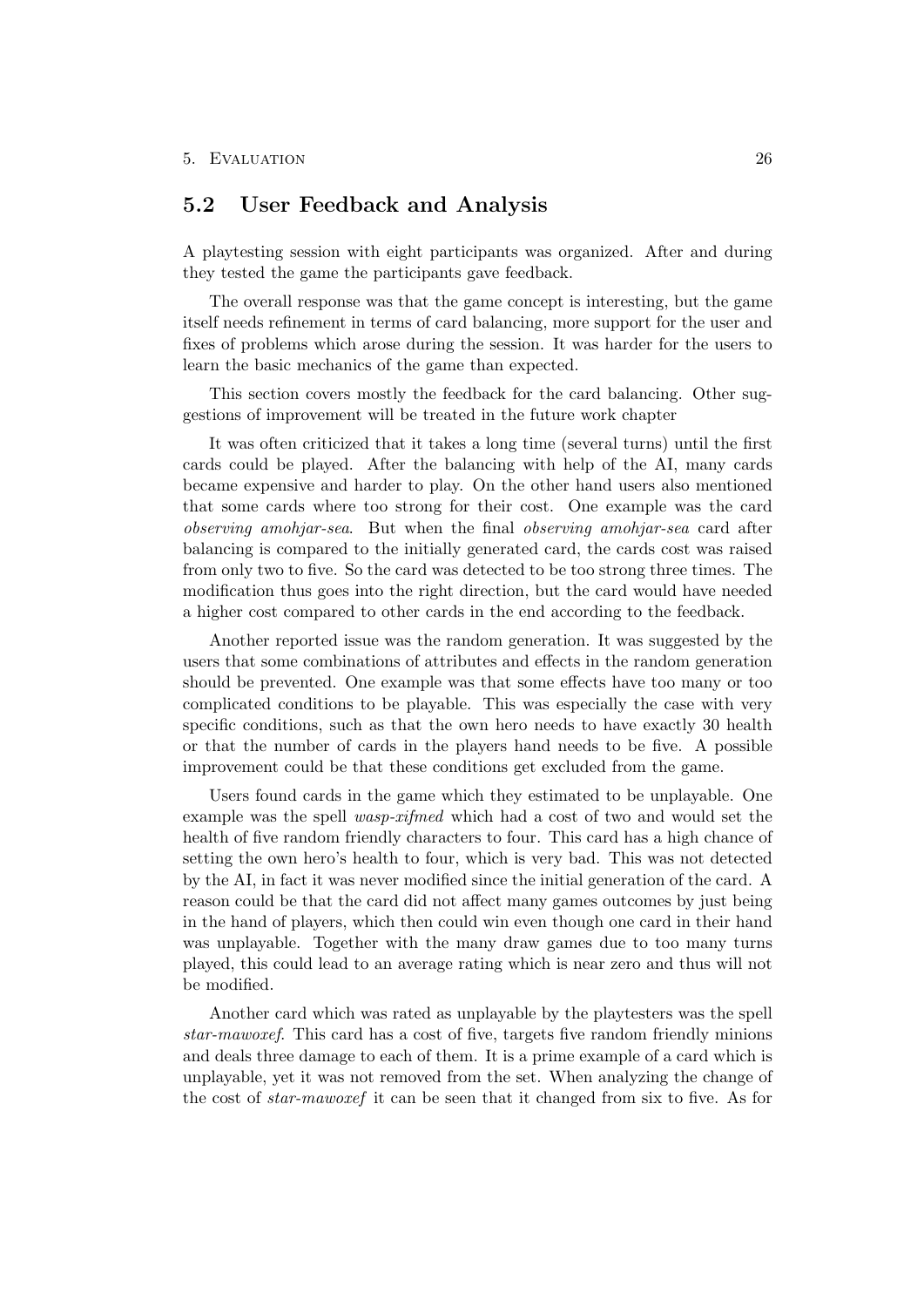observing amohjar-sea, the modification goes into the right direction and thus it was detected as a card which is too expensive, but this was not perceived often enough in order to mark this card as unplayable.

As a conclusion it can be said that the AI which was programmed during the project did not modify the cards enough for them to be balanced from a human point of view. Many cards lack a fair cost for their services: there are cards which are too expensive as well as cards which are too cheap and even unplayable cards in the final set. It could be that with more modifications the costs would be more accurate, but there is the possibility that the method has to be adapted in general.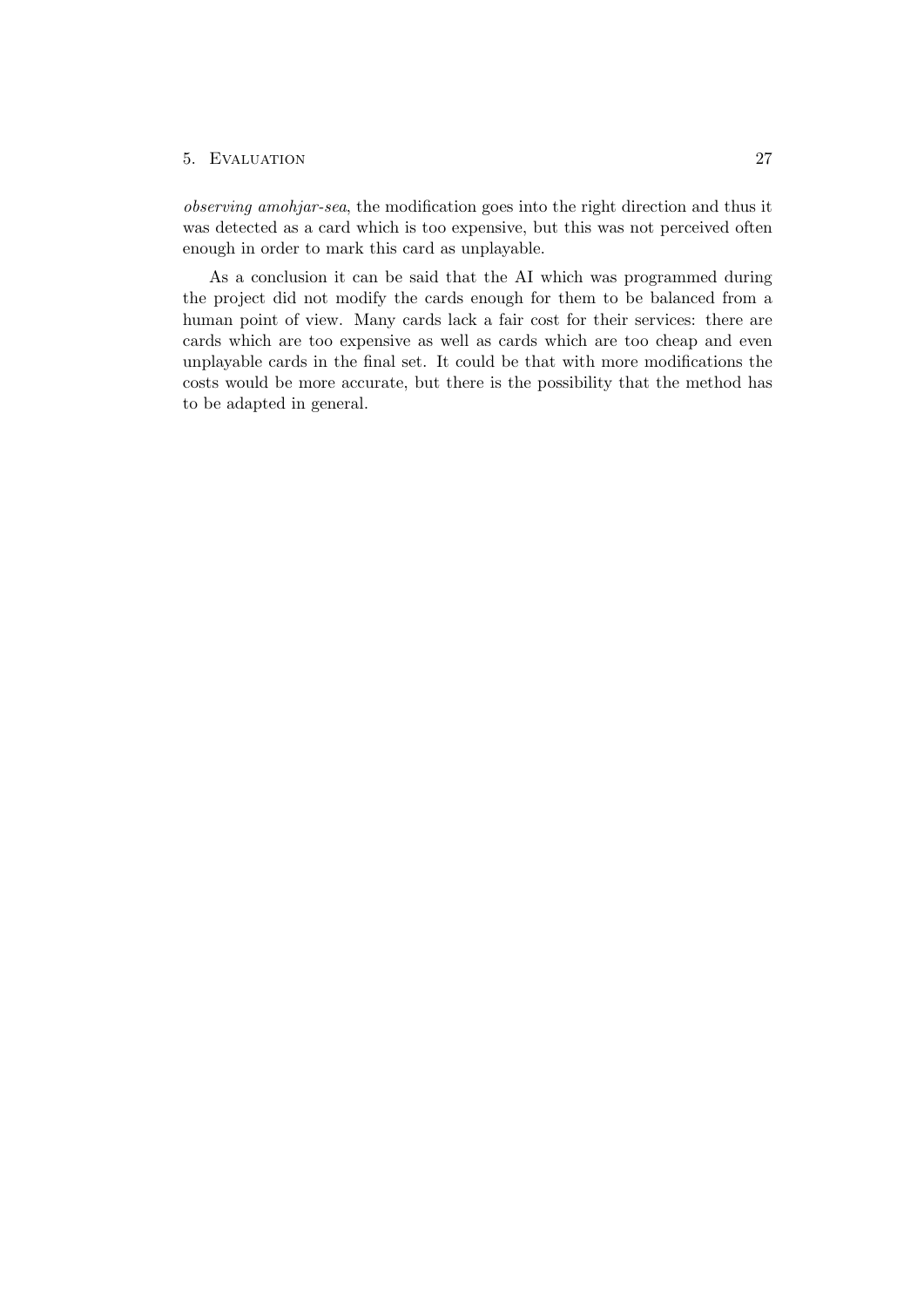## CHAPTER<sub>6</sub> Future Work

## <span id="page-32-1"></span><span id="page-32-0"></span>6.1 Gameplay Elements

There are a lot of features which can be added, but had to be left out for this project due to the lack of time. Some of them are inspired by feedback received during the playtesting session. The following features can be added in a future version of the game:

- More triggers for effects of minions, such as when a minion dies or whenever you spawn another minion or play a spell.
- More effects, for example the possibility to spawn many minions at once with spells or with minion effects. New effects could be added in some kind of a new set of cards much like with other card games, which again can be randomly generated (including the new effects and possibly excluding some old ones) and balanced by the AI.
- A characterization of the land types, in terms of specific effects which only, or mostly occur for cards of a certain land type, as Hearthstone (in form of different classes)[\[11\]](#page-36-11) or Magic: the Gathering (in form of colors) have these feature [\[18\]](#page-37-3). For example the ability to draw cards could be a common effect for water cards, but almost never be on cards of the type fire. In return, fire could have many effects which deal a lot of damage to characters. For this separation to be interesting, there would have to be enough different effects, such that they can be distributed fairly among the diffferent land types.
- To bring more variety into the different games, there could be added different boards, for example one with a big hole in the middle, or one which is double the size but with a lot of holes and one single bigger spot in the middle to be able to play the more expensive cards. This could change the gameplay a lot, for example with the last mentioned board, it would be more like a race which player gets to the center first and is then able to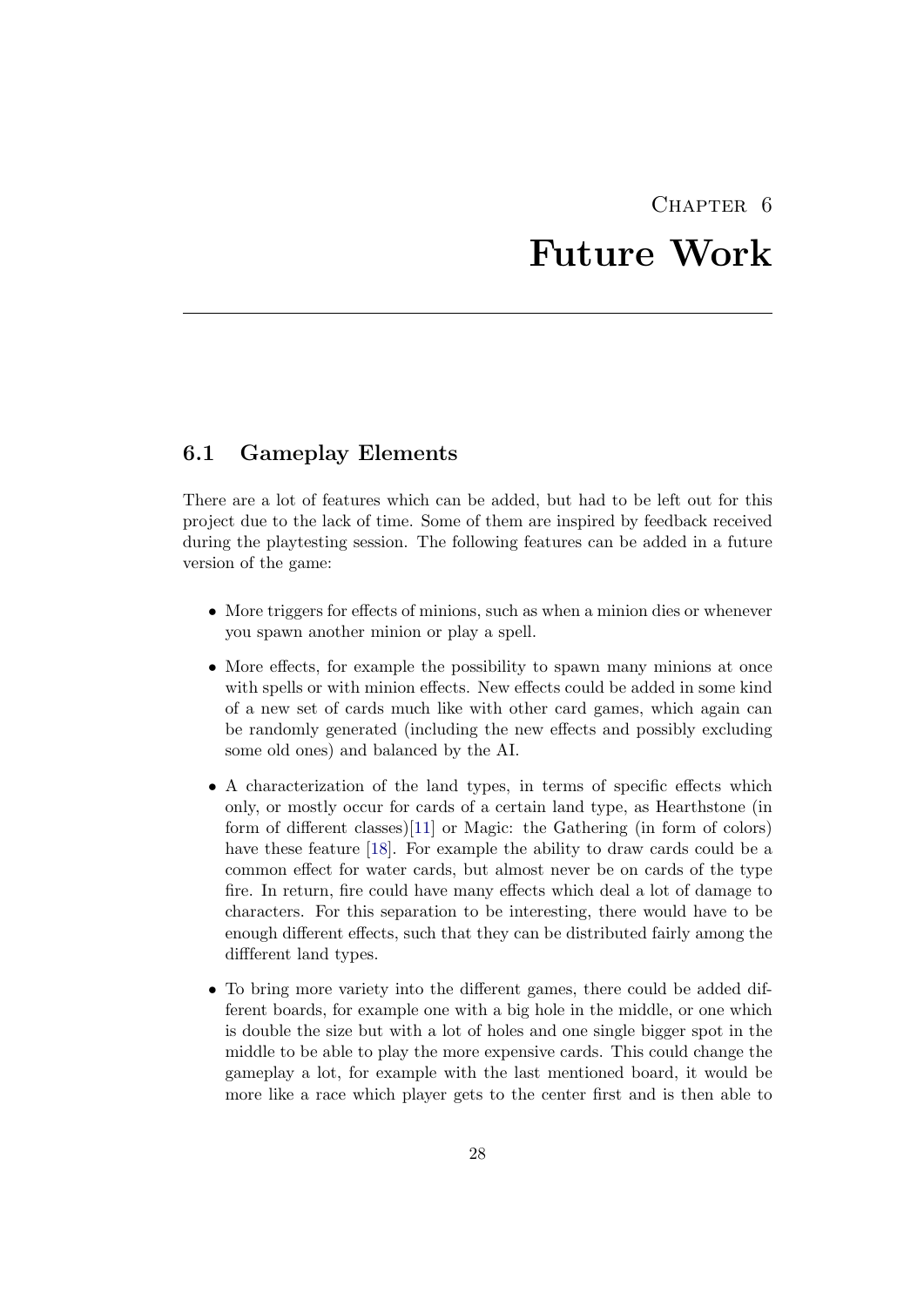#### 6. FUTURE WORK 29

defend that spot. With different boards, there may also be different cards which are advantageous over others.

- The game could be extended to allow more than only two players playing in one game. For example it could be interesting to have a four player all versus all match, where the last player surviving would win. Also team matches are possible, much like in Magic: the Gathering (Two-Headed Giant mode, which can be sometimes seen at tournaments)[\[19\]](#page-37-4).
- Names which are randomly generated could be refined, such that there are two different generators, one for spells and one for minions. The reason is, that minions would rather always be creatures and spells not, which could be reflected by the names. Another improvement would be if the names were generated according to the land types needed for them to be played. For example only cards which need water type land would have words like Water or adjectives like blue in them.
- A timer could be added to limit the maximum duration of a turn, similar to Hearthstone and some variants of chess.

## <span id="page-33-0"></span>6.2 User Interface

As players want to be aware of what happens on the board and what the other player does, there could be more features which help the user to see what happens:

- Some kind of animation, when a character attacks another character. Examples of how this can be done are shown very well by Hearthstone[\[1\]](#page-36-1), where attacking minions ram into the defending ones.
- More visual effects which are displayed on targets of spells or effects, such that the player does not have to extract all the information out of the information box while playing.
- Different sound effects could be added for different types of effects, for example when a minion dies or the attack of a minion gets boosted.
- When a card is selected a grid could be shown which indicates the cards cost and moves with the users mouse in order to better grasp where a card can be placed and where not.
- While a player is changing the type of a land, the details of the previously selected card could still be visible, such that it is not necessary to remember where the land should be changed in order to play this card.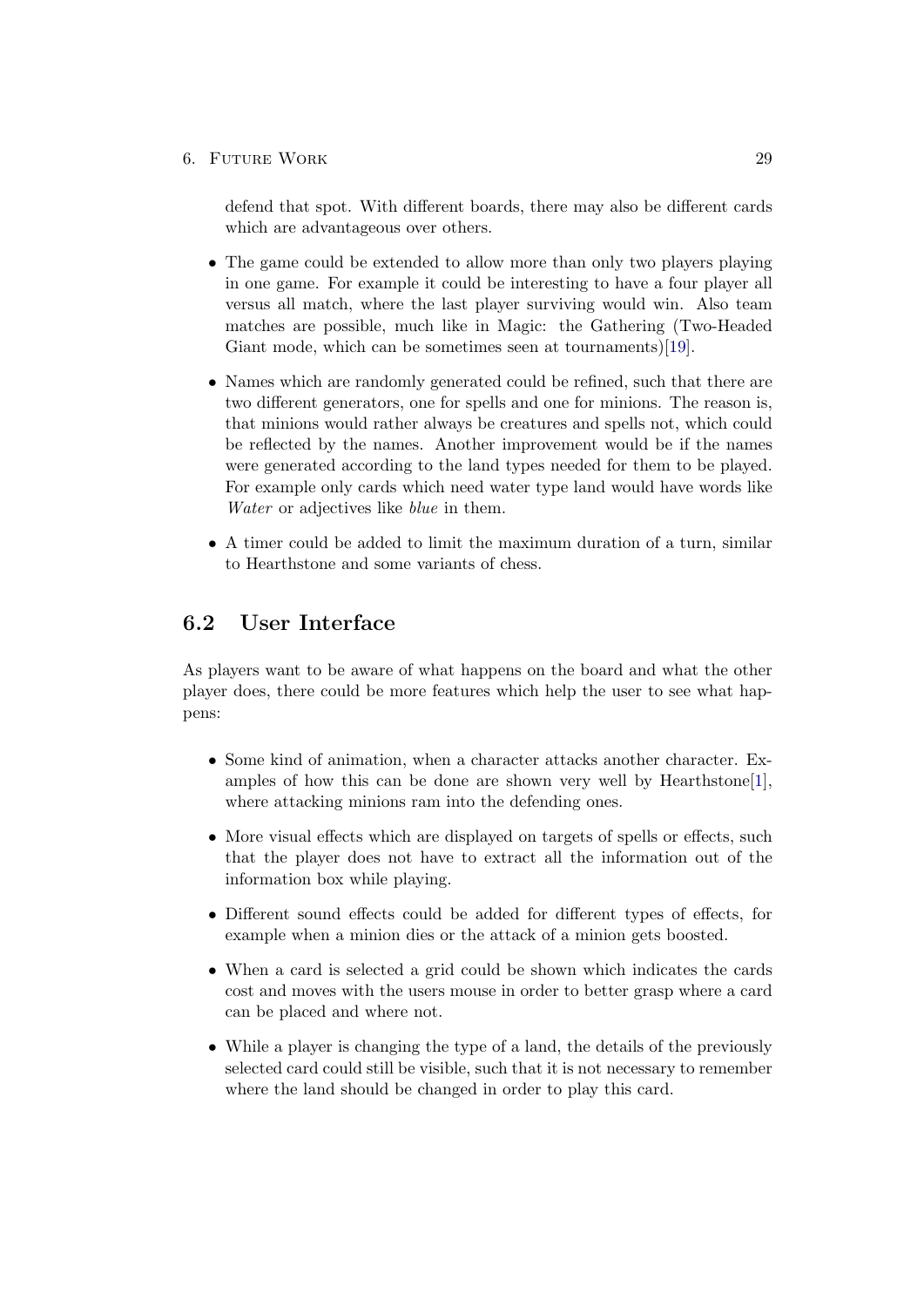## <span id="page-34-0"></span>6.3 Artificial Intelligence

The AI can deal with all of the effects, but it is also very simple. Improvements on the AI would highly improve the balancing of the cards.

Parts of the currently present decision-tree could possibly be cut off. For example for spells, there could be an improved distinction between the different effects and the targets we want to look at. When considering targets for a simple spell which deals damage to a minion, we most likely do not want to pursue what happens when this spell is played on a friendly minion. Distinctions like this are more involved, especially if there are many effects for a target, but can make the computation much faster, as the AI throws away more actions which will never result in any good state.

Nevertheless, improving or extending the AI can also be hard, due to the time limit we want to give it for taking a turn. Another possibility would be to allow more computation time for one turn, if enough time is available for balancing. An example of this is shown by Hearthsim[\[20\]](#page-37-5), an AI for Hearthstone. Hearthstone has much more effects and also another type of cards than there are currently in this project, but on the other hand, there is no real board where minions can move around. Hearthsim simulates for 90 seconds, which is the time limit per turn for players of Hearthstone. This is much more computation time than the one second that the AI of this project currently uses per turn.

In its present state, the AI does never look at what the enemy could do next. An improvement would be to look, where the enemy could attack the next turn and do not walk there with minions which can get easily attacked and killed from enemy minions nearby, especially when they are not even able to defend themselves, for example due to range reasons.

It could be a strong extension for the AI to be able to guess what the enemy could do in the next turn out of the board, the land types in the enemy's deck or the number of cards in his hand. The AI could then counter certain cards or prevent the enemy from doing something. For example a minion could be moved to a place where the enemy will most likely spawn a minion next turn, such that the place is occupied and he cannot play the minion card at all the next turn.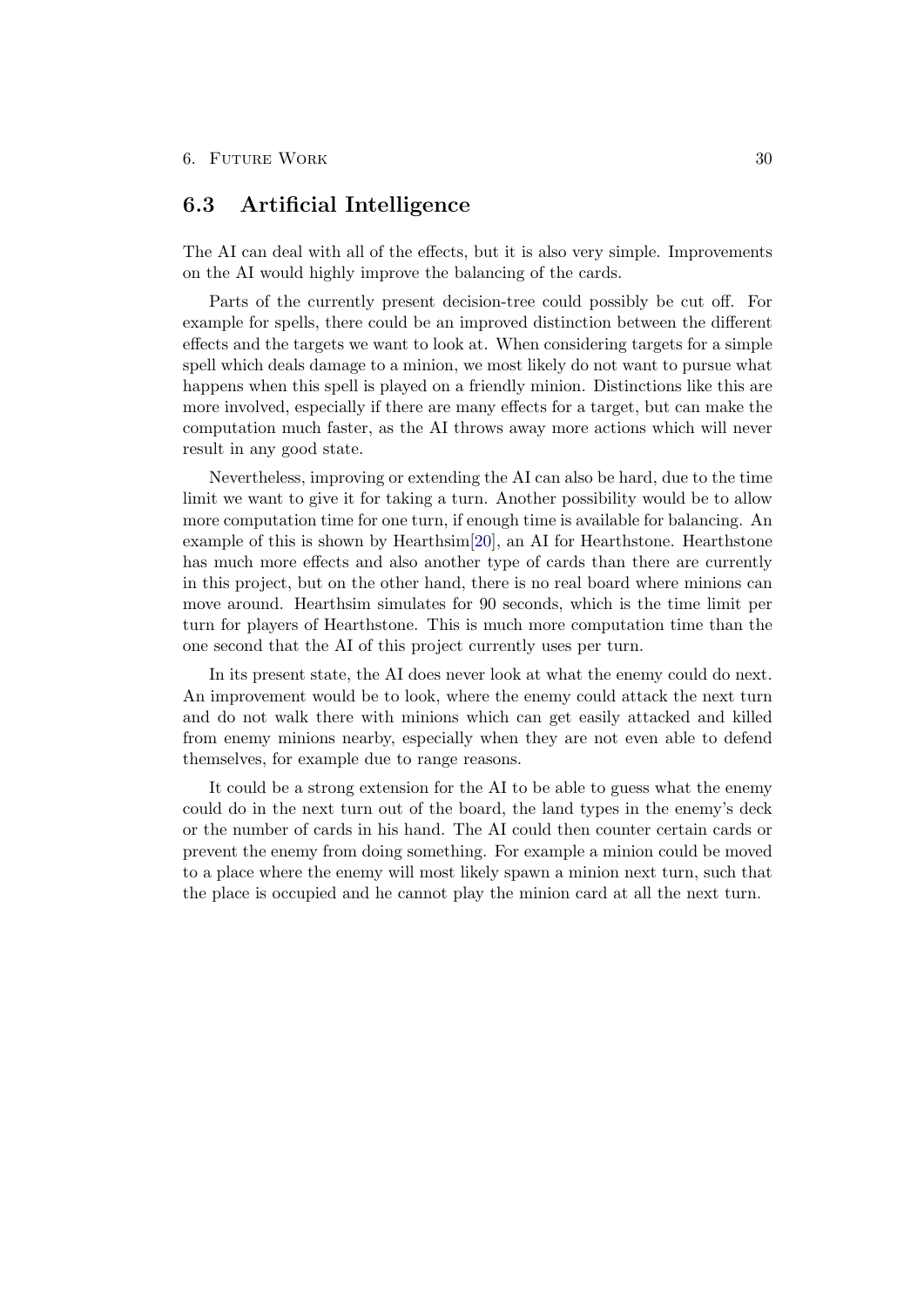## CHAPTER<sub>7</sub> Conclusion

<span id="page-35-0"></span>The goal of this bachelor thesis was to design and implement a game that is a mix between a CCG and a board game. Additionally an AI which can play the game was developed. The cards for the game were randomly generated and balanced based on the results of the AI playing many games. The modifications were then analyzed and playtested in order to reason about the quality of the balancing.

The modifications were not good enough to provide a balanced set of cards. The analysis of the modifications showed that the balancing could be incomplete which was then confirmed by the feedback from the playtesting. The method could possibly be improved by increasing the number of simulated games, but it could also be that it has to be adapted in general for the balancing to be accurate enough.

The concept of the game itself was received very positive and with the suggested improvements implemented, there are good chances the game could be more fun to play one day.

Developing games is a very involved process, as it combines many fields like for example visuals and networking. I never worked on an AI before this project and it took me some time until it did something useful. The game can still be polished, mainly in terms of visual feedback for users and also extended with a better AI and more cards and effects. It was very interesting to peek into making a game and the possible problems the companies which publish card and board games have to face. I am planning to look more into AI and different attempts, like for example artificial neural networks, as this first insights made me curious of what else could be possible.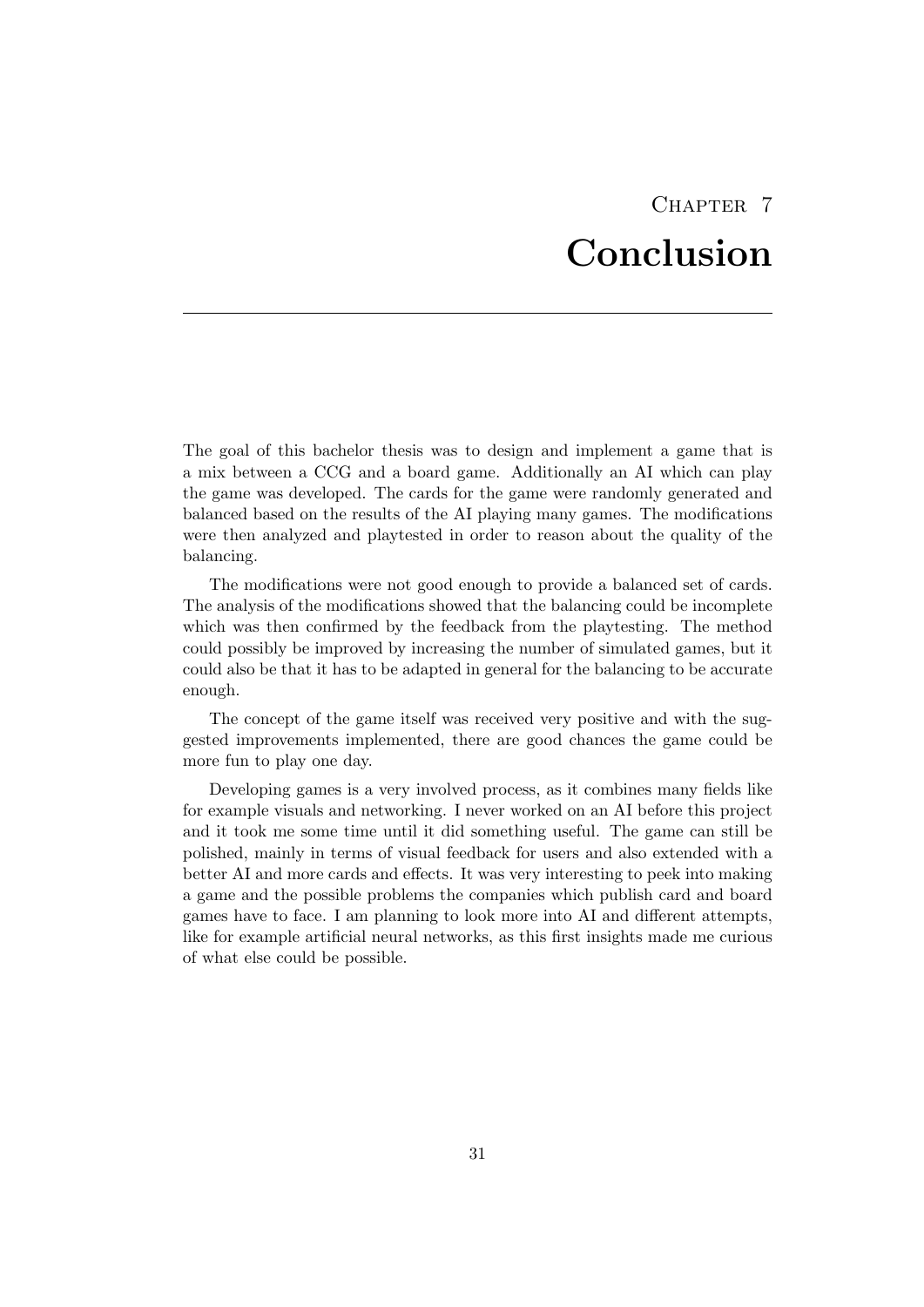## Bibliography

- <span id="page-36-1"></span><span id="page-36-0"></span>[1] Blizzard: Hearthstone Main Page. [http://us.battle.net/hearthstone/](http://us.battle.net/hearthstone/en/) [en/](http://us.battle.net/hearthstone/en/) Last checked 11.03.2015.
- <span id="page-36-2"></span>[2] StoneBlade Entertainment: Solforge. <http://solforgegame.com/> Last checked 11.03.2015.
- <span id="page-36-3"></span>[3] Mojang: Scrolls. <https://scrolls.com/> Last checked 11.03.2015.
- <span id="page-36-4"></span>[4] Wizards of the Coast: Magic: The Gathering Main Page. [http://magic.](http://magic.wizards.com/en/magic-gathering) [wizards.com/en/magic-gathering](http://magic.wizards.com/en/magic-gathering) Last checked 11.03.2015.
- <span id="page-36-5"></span>[5] http://icv2.com/: Magic: The Gathering popularity. [http://icv2.com/](http://icv2.com/articles/games/view/21471/magic-doubled-since-2008) [articles/games/view/21471/magic-doubled-since-2008](http://icv2.com/articles/games/view/21471/magic-doubled-since-2008) Last checked 11.03.2015.
- <span id="page-36-6"></span>[6] Bit Mass LLC: Cards and Castles. <http://www.cardsandcastles.com> Last checked 11.03.2015.
- <span id="page-36-7"></span>[7] Abrakam: Faeria. <http://www.faeria.net/> Last checked 12.03.2015.
- <span id="page-36-8"></span>[8] Tim Achee: Collectible Card Games. [http://libguides.slu.edu/](http://libguides.slu.edu/boardgames) [boardgames](http://libguides.slu.edu/boardgames) Last checked 13.03.2015.
- <span id="page-36-9"></span>[9] Wizards of the Coast: Magic: the Gathering Rulebook. [http:](http://media.wizards.com/images/magic/resources/rules/EN_MTGM14_PrintedRulebook_LR.pdf) [//media.wizards.com/images/magic/resources/rules/EN\\_MTGM14\\_](http://media.wizards.com/images/magic/resources/rules/EN_MTGM14_PrintedRulebook_LR.pdf) [PrintedRulebook\\_LR.pdf](http://media.wizards.com/images/magic/resources/rules/EN_MTGM14_PrintedRulebook_LR.pdf) Last checked 11.03.2015.
- <span id="page-36-10"></span>[10] Wizards of the Coast: Magic: the Gathering history. [http:](http://archive.wizards.com/Magic/magazine/article.aspx?x=mtg/daily/feature/41a) [//archive.wizards.com/Magic/magazine/article.aspx?x=mtg/daily/](http://archive.wizards.com/Magic/magazine/article.aspx?x=mtg/daily/feature/41a) [feature/41a](http://archive.wizards.com/Magic/magazine/article.aspx?x=mtg/daily/feature/41a) Last checked 11.03.2015.
- <span id="page-36-11"></span>[11] Blizzard: Heroes in Hearthstone. [http://eu.battle.net/hearthstone/](http://eu.battle.net/hearthstone/en/game-guide/heroes) [en/game-guide/heroes](http://eu.battle.net/hearthstone/en/game-guide/heroes) Last checked 11.03.2015.
- <span id="page-36-12"></span>[12] Laurent Gomila: SFML. <http://www.sfml-dev.org/> Last checked 11.03.2015.
- <span id="page-36-13"></span>[13] TGUI: Texus' Graphical User Interface. <https://tgui.eu/> Last checked 11.03.2015.
- <span id="page-36-14"></span>[14] GIMP: GNU Image Manipulation Program. <http://www.gimp.org/> Last checked 12.03.2015.